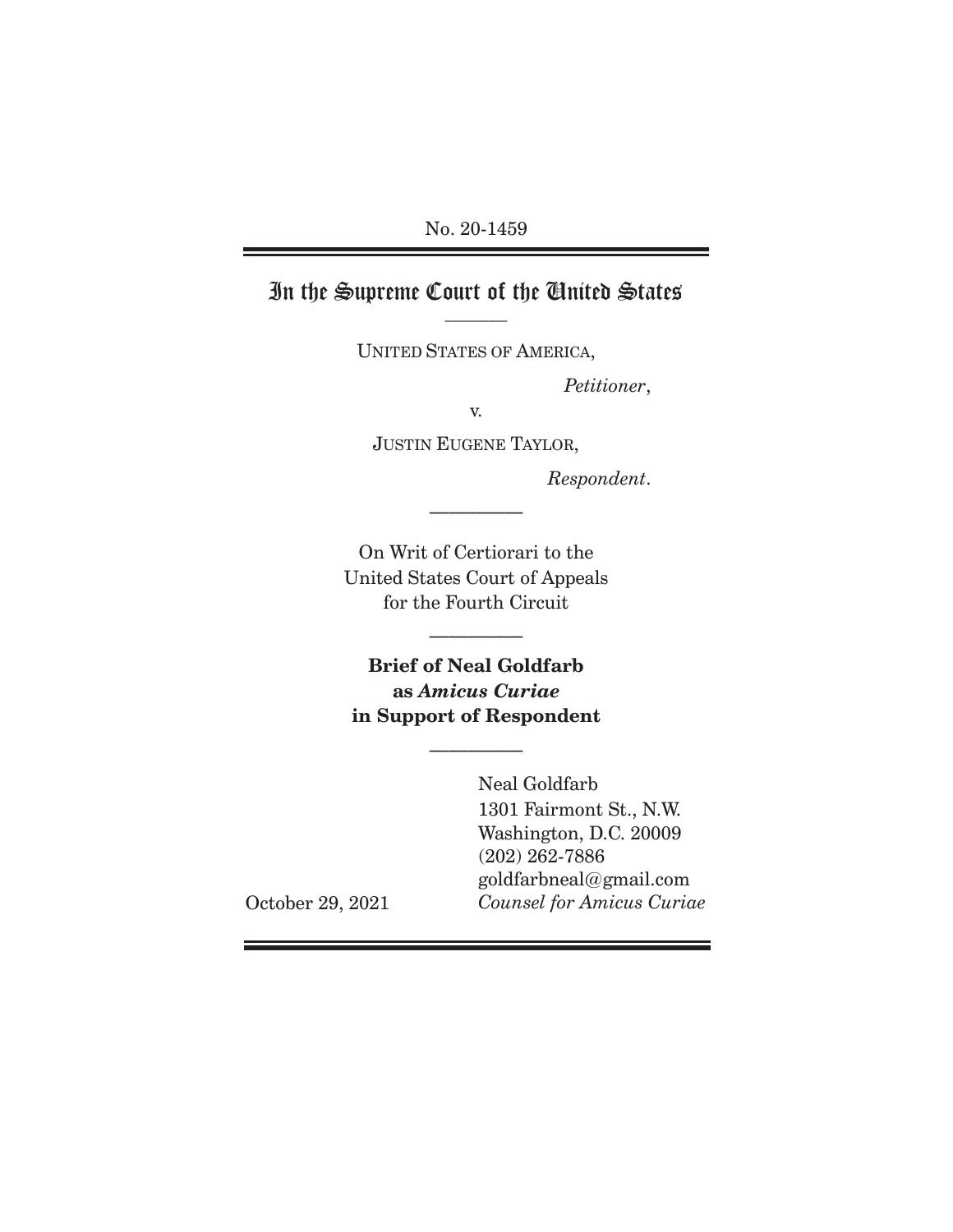# **Contents**

| Introduction and Summary of Argument 2                                                                                                                                      |
|-----------------------------------------------------------------------------------------------------------------------------------------------------------------------------|
|                                                                                                                                                                             |
| A. In the context of criminal law, <i>threat</i> and<br><i>threaten</i> denote communicative acts4                                                                          |
| B. The government's argument relies on senses<br>of threat and threaten that are inappropriate                                                                              |
| 1. The government's premise is that a defen-<br>dant can be found to have threatened to use<br>force despite never having communicated                                      |
| 2. The senses of threat and threaten on which<br>the government relies differ materially from<br>those in which the words are used in sta-<br>tutes criminalizing threats15 |
| 3. The government's interpretation is at best<br>out of step with the existing caselaw, and is<br>in conflict with decisions by several of the                              |
| C. The government's interpretation is radically<br>inappropriate, because it would result in the<br>meaning of the words in statutes changing                               |
|                                                                                                                                                                             |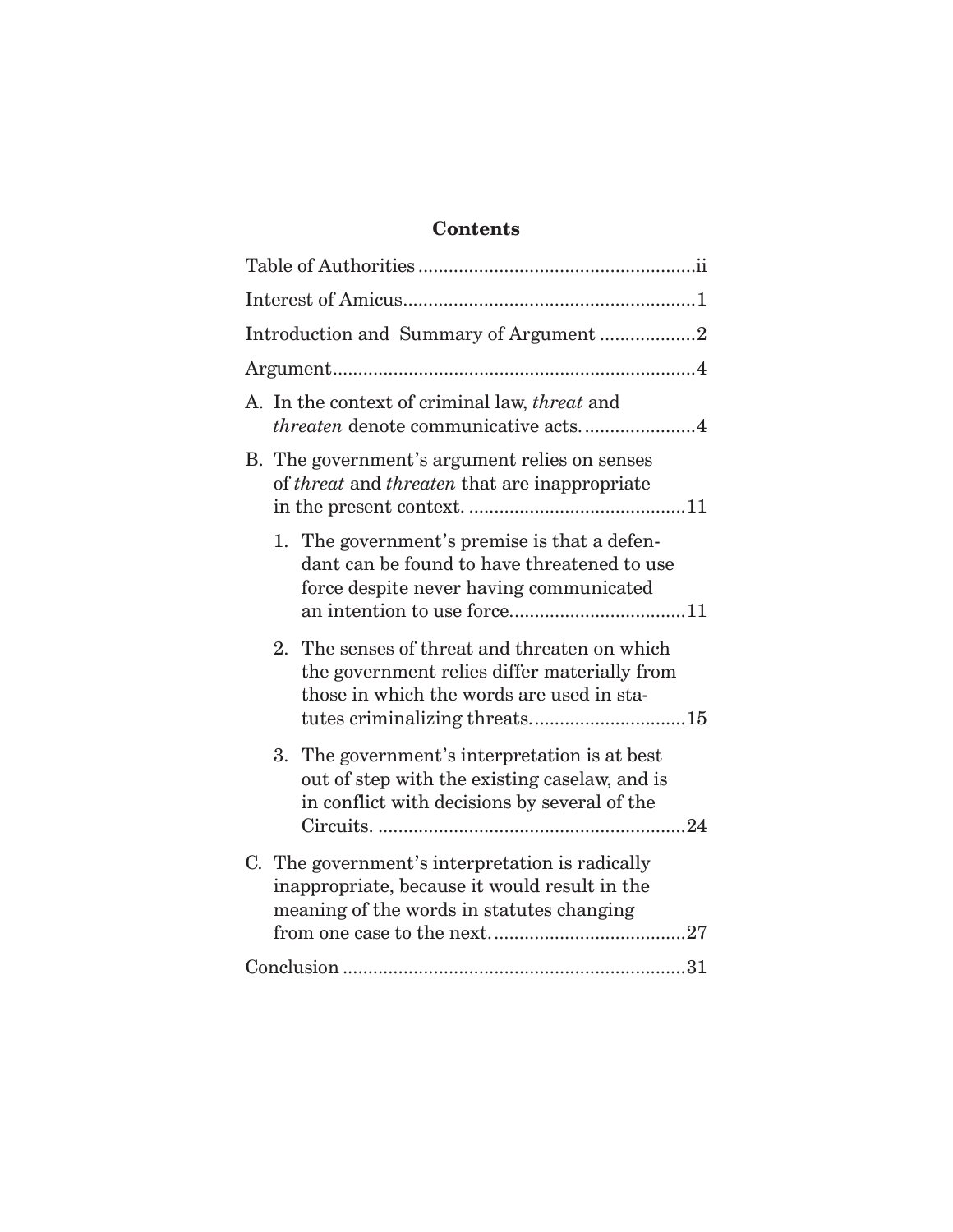## **Table of Authorities**

### **Cases**

| Austin v. United States,                |
|-----------------------------------------|
|                                         |
| Clark v. Martinez,                      |
|                                         |
| Deal v. United States,                  |
|                                         |
| Doggart v. United States,               |
|                                         |
| Elonis v. United States,                |
|                                         |
| Graham v. Connor,                       |
|                                         |
| Portee v. United States,                |
|                                         |
| Porter v. Ascension Paris School Board, |
|                                         |
| Tennessee v. Garner,                    |
|                                         |
| Terry v. Ohio,                          |
|                                         |
| United States v. Brown,                 |
|                                         |
| United States v. Cortez-Arias,          |
|                                         |
| United States v. Damaso-Mendoza,        |
|                                         |
| United States v. England,               |
|                                         |
| United States v. Glover,                |
|                                         |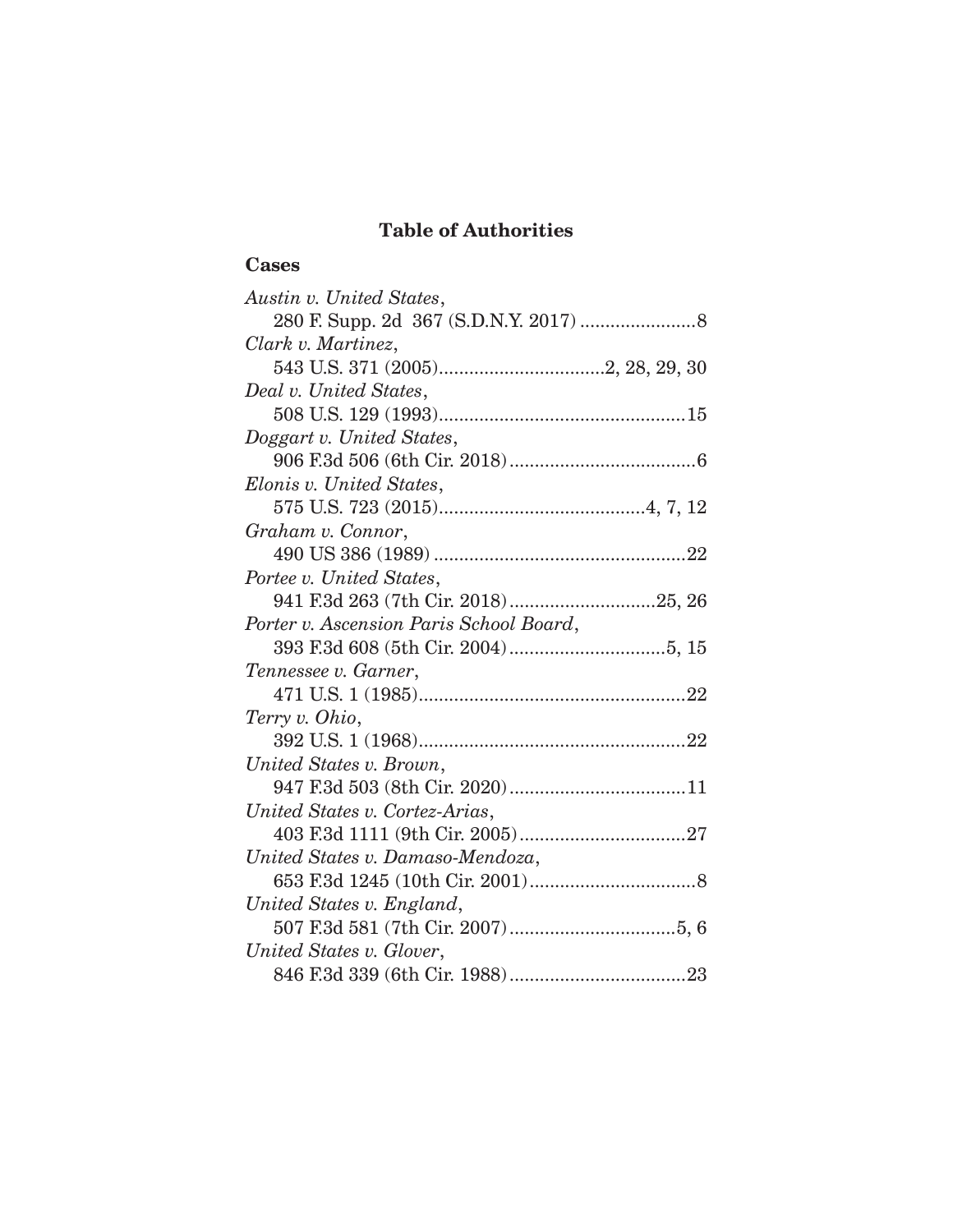| United States v. Harden,                      |
|-----------------------------------------------|
|                                               |
| United States v. Heinemann,                   |
|                                               |
| United States v. Jongewaard,                  |
|                                               |
| United States v. King,                        |
|                                               |
| United States v. Left Hand Bull, 901 F.3d 647 |
|                                               |
| United States v. Martin,                      |
|                                               |
| United States v. Olivares,                    |
|                                               |
| United States v. Orozco-Santillan,            |
| 903 F.2d 1262 (9th Cir. 1990),                |
| overruled in nonpertinent part,               |
| Planned Parenthood of Columbia/Willamette,    |
| Inc. v. Am. Coal. of Life Activists,          |
| 290 F.3d 1058 (9th Cir. 2002), as stated in   |
| United States v. Hanna, 293 F.3d 1080         |
|                                               |
| United States v. Ovalle-Chun,                 |
|                                               |
| United States v. Parnell,                     |
|                                               |
| United States v. Parr,                        |
|                                               |
| United States v. Reynolds,                    |
|                                               |
| United States v. Salerno,                     |
|                                               |
| United States v. Santos,                      |
|                                               |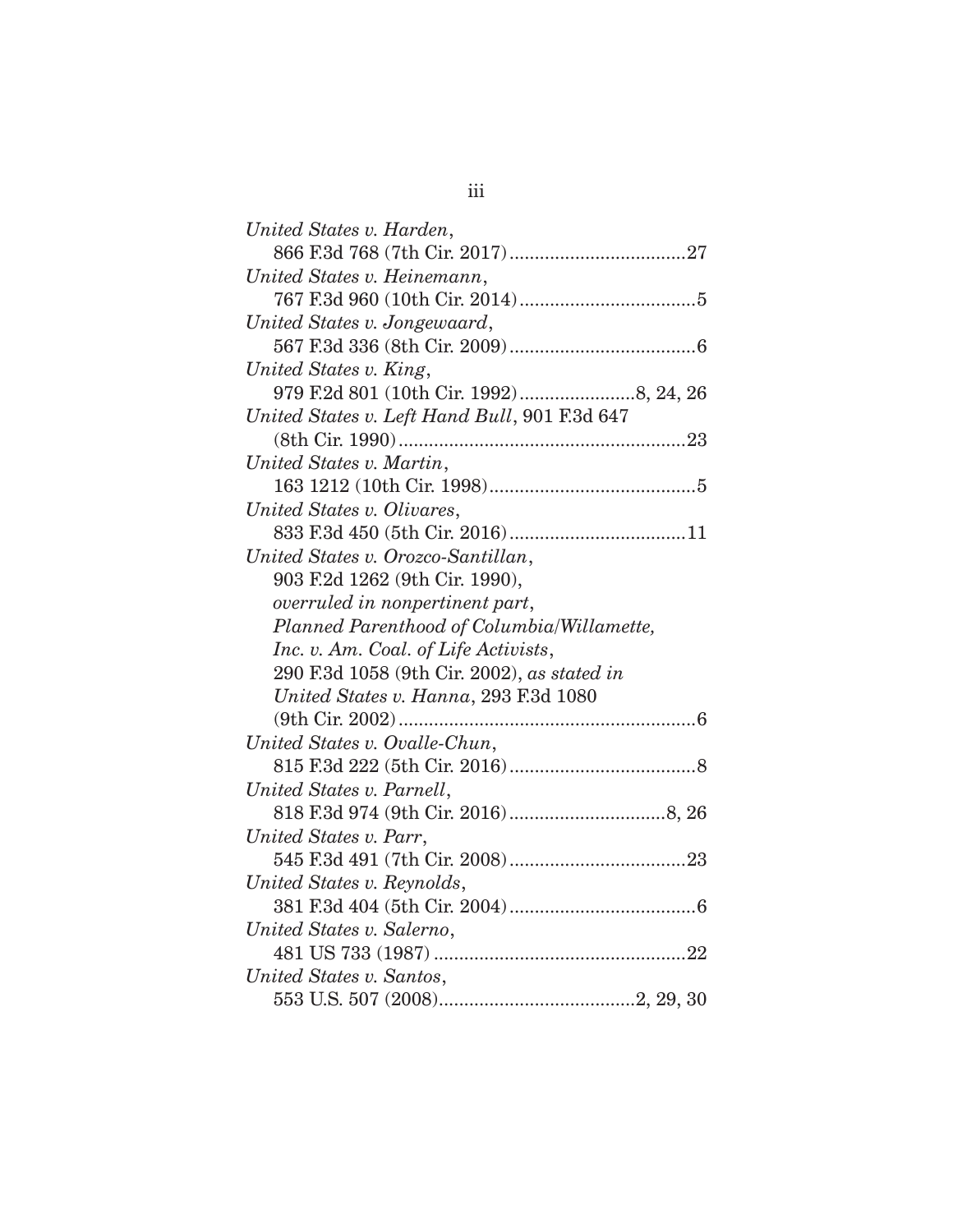| United States v. Schaffer,  |
|-----------------------------|
|                             |
| United States v. Stevenson, |
|                             |
| United States v. Stewart,   |
|                             |
| United States v. Veliz,     |
|                             |
| United States v. White,     |
|                             |
| United States v. White,     |
|                             |
| Virginia v. Black,          |
|                             |
| Watts v. United States,     |
|                             |
| Zadvydas v. Davis,          |
|                             |

# **Statutes and Guideline**

| Uniform Code of Military Justice,            |  |
|----------------------------------------------|--|
|                                              |  |
| Armed Career Criminal Act of 1984,           |  |
|                                              |  |
| Hobbs Act, 18 U.S.C. § 1951 3, 9, 12, 13, 19 |  |
|                                              |  |
|                                              |  |
|                                              |  |
|                                              |  |
|                                              |  |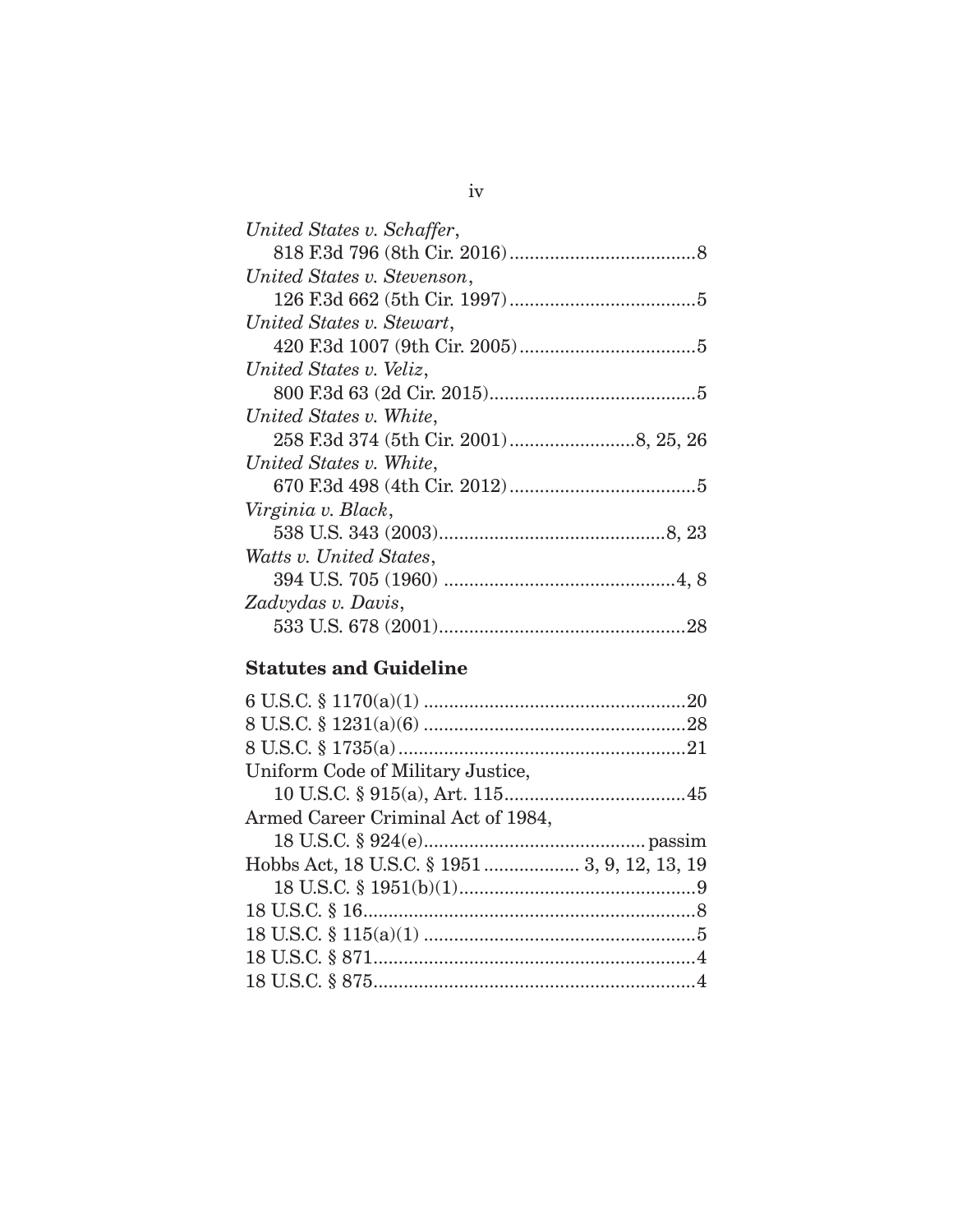| Ala. Code 1975          |
|-------------------------|
|                         |
|                         |
|                         |
|                         |
| Ind. Code § 35-47-4-3   |
|                         |
|                         |
| Tex. Penal Code § 22.05 |
|                         |

## **Dictionaries**

| <b>Black's Law Dictionary</b>                  |
|------------------------------------------------|
|                                                |
|                                                |
|                                                |
|                                                |
| 11 Oxford English Dictionary                   |
|                                                |
| Oxford English Dictionary (3rd ed. 2001,       |
|                                                |
| Oxford Dictionary of English                   |
|                                                |
| Merriam-Webster's Third New International      |
|                                                |
| New Oxford American Dictionary (2d ed. 2005)17 |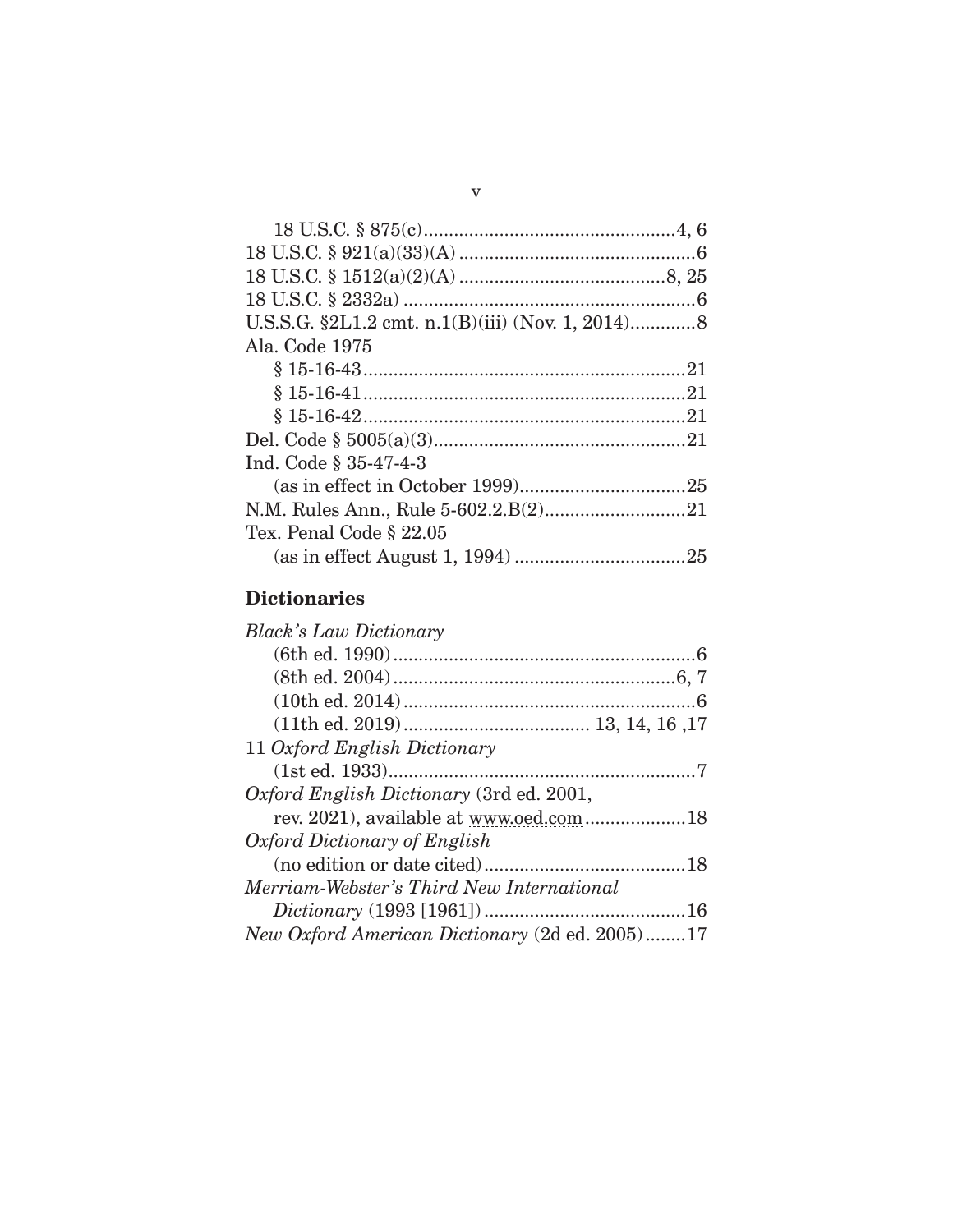| New Oxford American Dictionary (online edition),   |  |  |
|----------------------------------------------------|--|--|
| https://www.lexico.com/en/definition/threat?locale |  |  |
|                                                    |  |  |
| Random House Dictionary of the English Language    |  |  |
|                                                    |  |  |
| Webster's New International Dictionary             |  |  |
|                                                    |  |  |
| Webster's Third New International Dictionary       |  |  |
|                                                    |  |  |
| Webster's Third New International Dictionary       |  |  |
|                                                    |  |  |

### **Other Authorities**

| Brief for the United States, Elonis v. United States,                                                                                |
|--------------------------------------------------------------------------------------------------------------------------------------|
| Alan Cruse, Meaning in Language:<br>An Introduction to Semantics and                                                                 |
| Neal Goldfarb, A Lawyer's Introduction to<br>Meaning in the Framework of Corpus<br><i>Linguistics</i> , 2017 BYU L. Rev. 1359 (2018) |
| Hallie Liberto, Threats, Warnings, and Assertions,                                                                                   |
| in The Oxford Handbook of Assertion 201<br>Model Penal Code (Am. L. Inst. 1980)                                                      |
|                                                                                                                                      |
|                                                                                                                                      |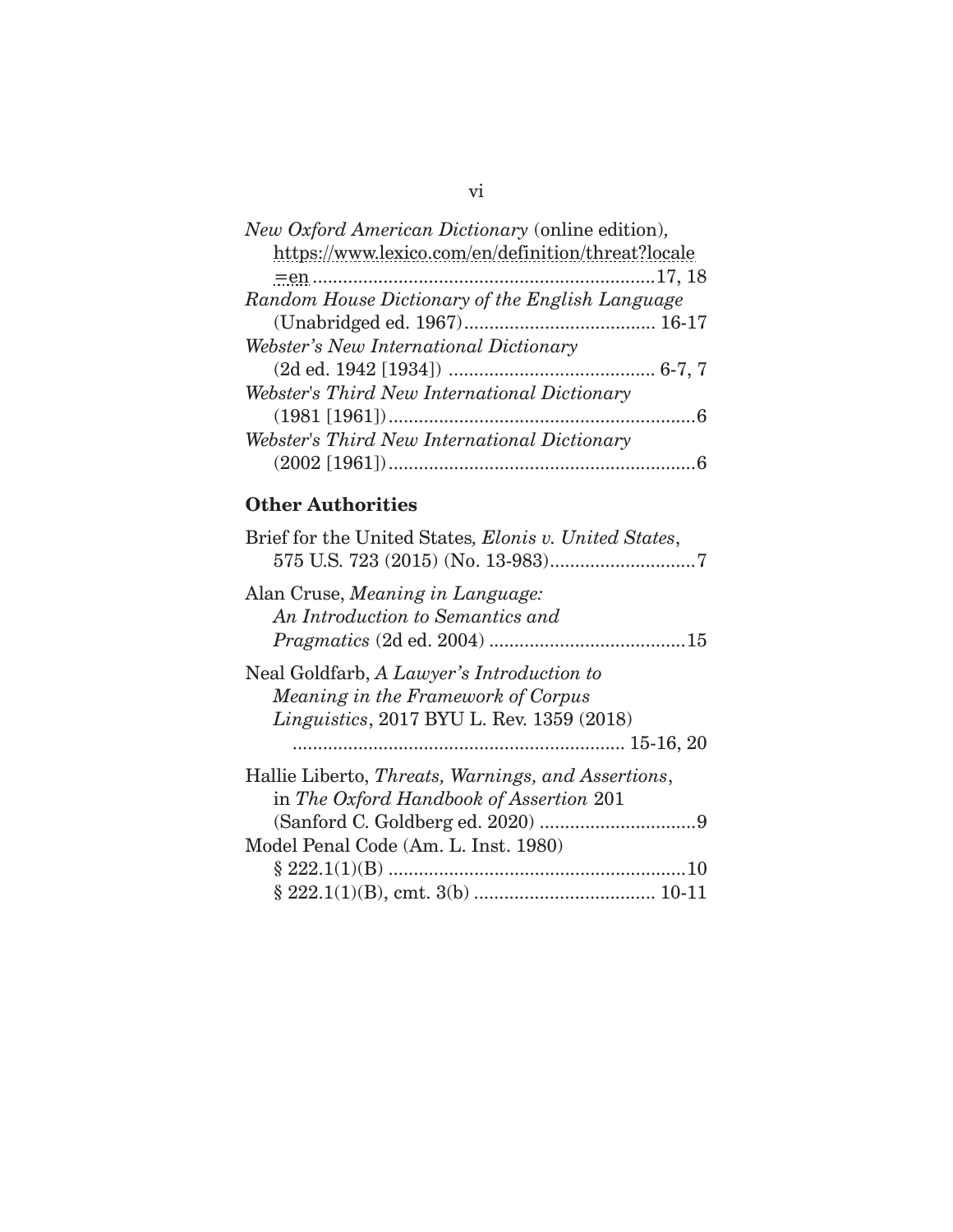### **Interest of Amicus1**

*Amicus* Neal Goldfarb is an attorney with an interest and expertise in linguistics and lexicography, and in applying the insights and methodologies of those fields to legal interpretation. That knowledge gives *amicus* a perspective on the linguistic and lexicographic issues raised in this case, and enables him to discuss those issues in more depth than is typical of the briefs submitted to the is Court.

*Amicus* has previously filed several amicus briefs in this Court drawing on linguistics. Links to most of those briefs are available at the link at the bottom of the page.2 His most recent brief, in *New York Rifle & Pistol Ass'n v. Bruen*, No. 20-843, is available on the Court's docket.<sup>3</sup>

 (b) 'Single quotation marks' are used to enclose statements of the meaning of a word or phrase. E.g., "*Closed* means 'not open.'"

- 2. https://lawnlinguistics.com/briefs/.
- 3. https://tinyurl.com/GoldfarbAmicusBruen.

<sup>1.</sup> All parties have consented in writing to the filing of this brief. No part of this brief was authored by any party's counsel. Nobody other than amicus contributed any money intended to fund the brief's preparation or submission.

This brief follows two typographic conventions generally followed in linguistics:

 <sup>(</sup>a) *Italics* signal that a word or phrase is being used to refer to itself as an expression. E.g. "The word *language* has eight letters."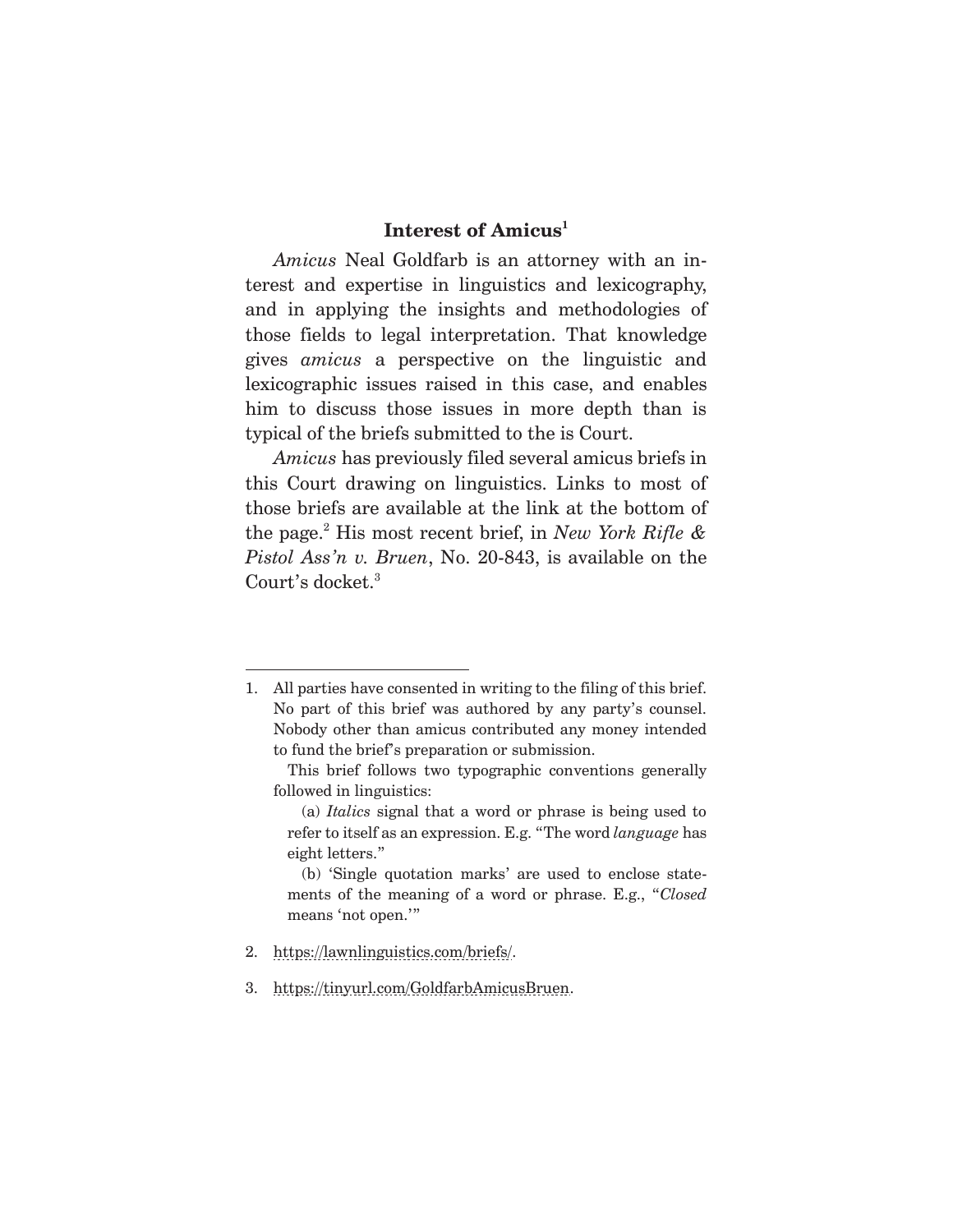### **Introduction and Summary of Argument**

 This Court has held that the meaning of statutory text should remain constant across the range of cases in which the text is applied, and therefore that statutes should not be interpreted in such a way that they mean one thing in some cases and something different in other cases. *Clark v. Martinez*, 543 U.S. 371 (2005); *see also United States v. Santos*, 553 U.S. 507, 522-24 (plurality opinion) (2008); *id.* at 532 (Alito, J., dissenting, joined by three Justices). This case is unusual in that the government's proposed interpretation of *threat* and *threaten* would, if adopted by the Court, violate that principle.

 In the context of criminal law, *threat* and *threaten*  have a well established meaning. A threat is understood to be a particular kind of communicative act, by which *amicus* means a threat is understood to be an action by which the actor seeks to communicate something to somebody, and *threaten* is understood to denote the making of a threat, and therefore as a type of communicative act.

 These points may seem painfully obvious, but the position advocated by government makes it necessary to start with the basics. The government proposes that *threat* and *threaten* be interpreted as denoting conduct as to which the actor has no communicative intent. It is therefore necessary to be explicit about what would ordinarily go without saying, which in this case means establishing that in the context of criminal law, threats are understood to be communicative acts.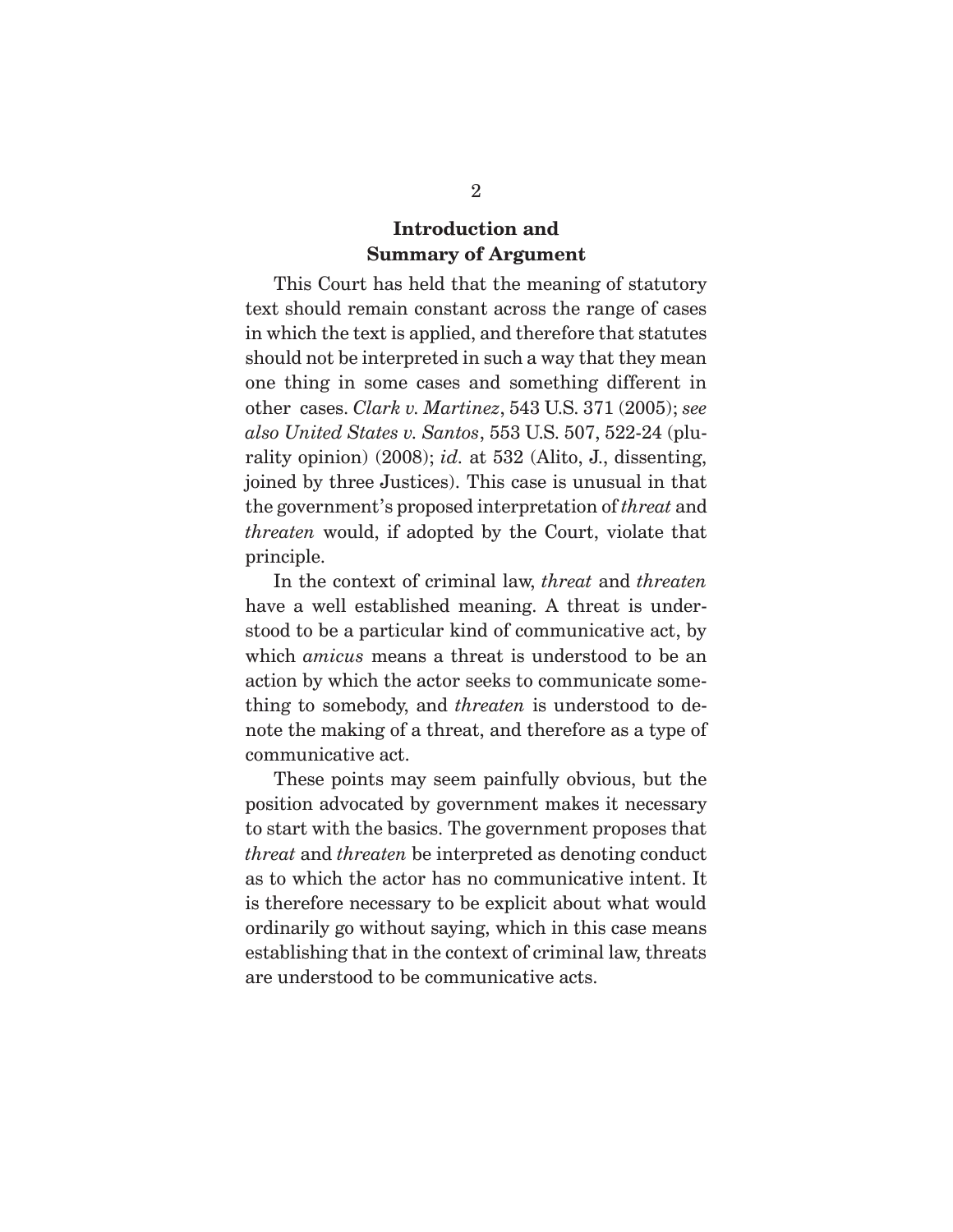In order to make that showing, *amicus* surveys some of the different ways in which criminal law treats threats as communicative acts. In some threat statutes, the communicative nature of the prohibited conduct is clear on the face of the text. And while that is not true of all statutes that prohibit threats, the caselaw fills the gap by invoking dictionary entries defining *threat* and *threaten* in terms that are clearly communicative.

 The brief then turns to the details of the government's argument, in order to make it clear that the government does in fact argue in favor of interpreting threat and threaten in a way that has nothing to do with communication. Specifically, *amicus* discusses the language the government uses in its effort to show that it is possible to commit Hobbs Act robbery-by-threat without making a threat in any communicative sense. He also shows that the dictionary definition the government relies on pertains to a sense of threat that has no communicative component.

*Amicus* then discusses the Hobbs Act, which does not does not prohibit the mere act of making a threat, but focuses instead on the use of threats as a means of coercion. That is important because an uncommunicated threat can't possibly have any coercive effect.

 Having separately discussed the government's noncommunicative interpretation and the ways in criminal statutes and caselaw treat threats as communicative acts, amicus compares the two senses in order to show that they differ from one another very substantially. And that comparison sets the stage for a return to the point made at the beginning of this part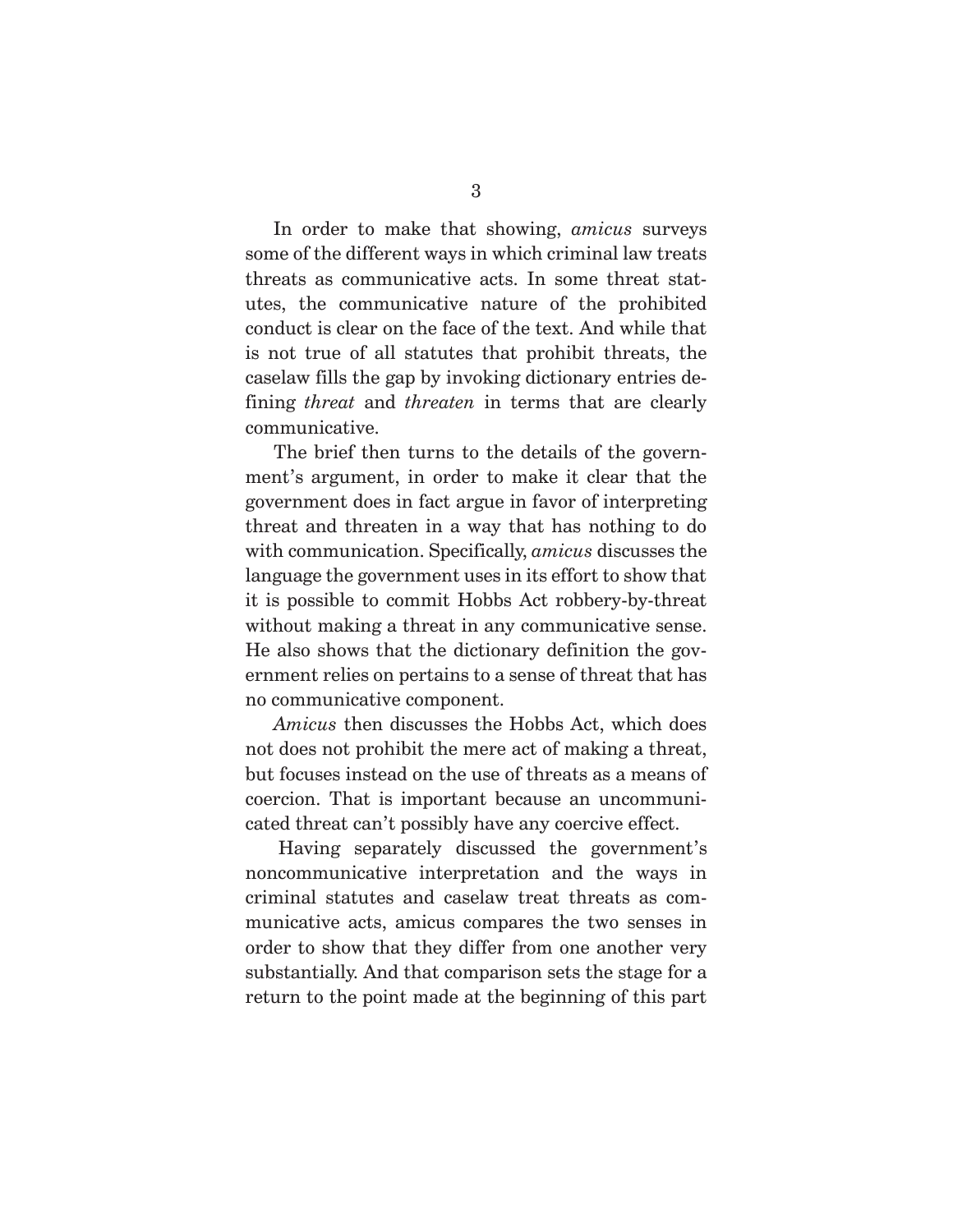of the brief: accepting the government's interpretation would result in *threat* and *threaten* having different meanings in different cases.

 As amicus explains, that would be something that this Court has held to be inappropriate. Even if there might be some basis on which the Court might make an exception to the general rule, no such basis exists here. And on top of that, accepting the government's interpretation would open the door to a host of bad consequences.

 For all of the foregoing reasons, the government's interpretation should be rejected.

#### **Argument**

### **A. In the context of criminal law,** *threat* **and**  *threaten* **denote communicative acts.**

**1.** Although it might seem like belaboring the obvious to say this, the acts that the criminal law classifies as threats, are communicative acts—acts whose purpose is to communicate something to another person.

 In some statutes criminalizing threats, the communicative nature of the prohibited conduct is made clear in the text. For example, 18 U.S.C. § 871 (the statute at issue in *Watts v. United States*, 394 U.S. 705 (1960)) prohibits the mailing of "any letter, paper, writing, print, missive, or document containing any threat" against the President or other specified officials. Similarly, 18 U.S.C. § 875 (the statute at issue in *Elonis v. United States*, 575 U.S. 723 (2015)), prohibits transmitting in interstate commerce "any threat…to injure the person of another." And the Uniform Code of Mili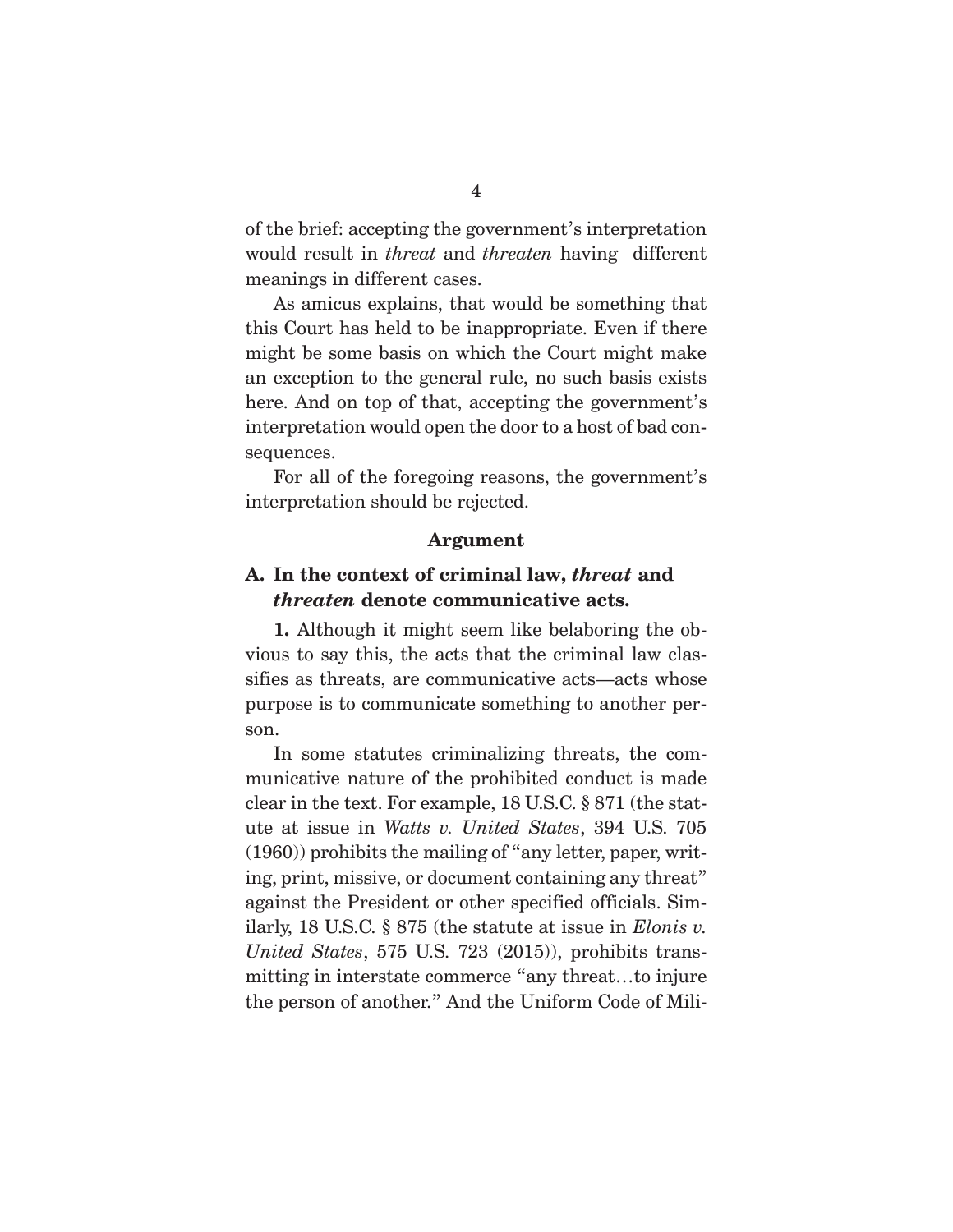tary Justice prohibits "wrongfully communicat[ing] a threat to the injure the person, property, or reputation of another[.]"4

 Other statutes define the prohibited conduct by using the verb *threaten*, without specifying the kind of conduct that the verb denotes. For example, 18 U.S.C.  $§ 115(a)(1)$  makes it illegal to "threaten[] to assault, kidnap, or murder, a United States official, a United States judge, a Federal law enforcement officer, or an official whose killing would be a crime under [section 1114 of this title]" if the threat is made with a specified *mens rea.* 

 The threats prosecuted under statutes such as those that have been discussed typically, if not invariably, take the form of spoken or written statements.5 These are prototypical communicative acts or at least they are if the statement is made or otherwise transmitted to someone to someone other than the speaker or writer.<sup>6</sup>

<sup>4. 10</sup> U.S.C. § 915(a), Art. 115.

<sup>5.</sup> *See, e.g.*, *Elonis v. United States*, *supra*; *United States v. Veliz*, 800 F.3d 63 (2d Cir. 2015); *United States v. Heinemann*, 767 F.3d 960 (10th Cir. 2014); *United States v. White*, 670 F.3d 498 (4th Cir. 2012); *United States v. England*, 507 F.3d 581 (7th Cir. 2007); *United States v. Stewart*, 420 F.3d 1007 (9th Cir. 2005); *United States v. Martin*, 163 1212 (10th Cir. 1998); *United States v. Stevenson*, 126 F.3d 662 (5th Cir. 1997).

<sup>6.</sup> With regard to the qualification, see the discussion of *Porter v. Ascension Paris School Board*, 393 F.3d 608 (5th Cir. 2004) at page 9, below.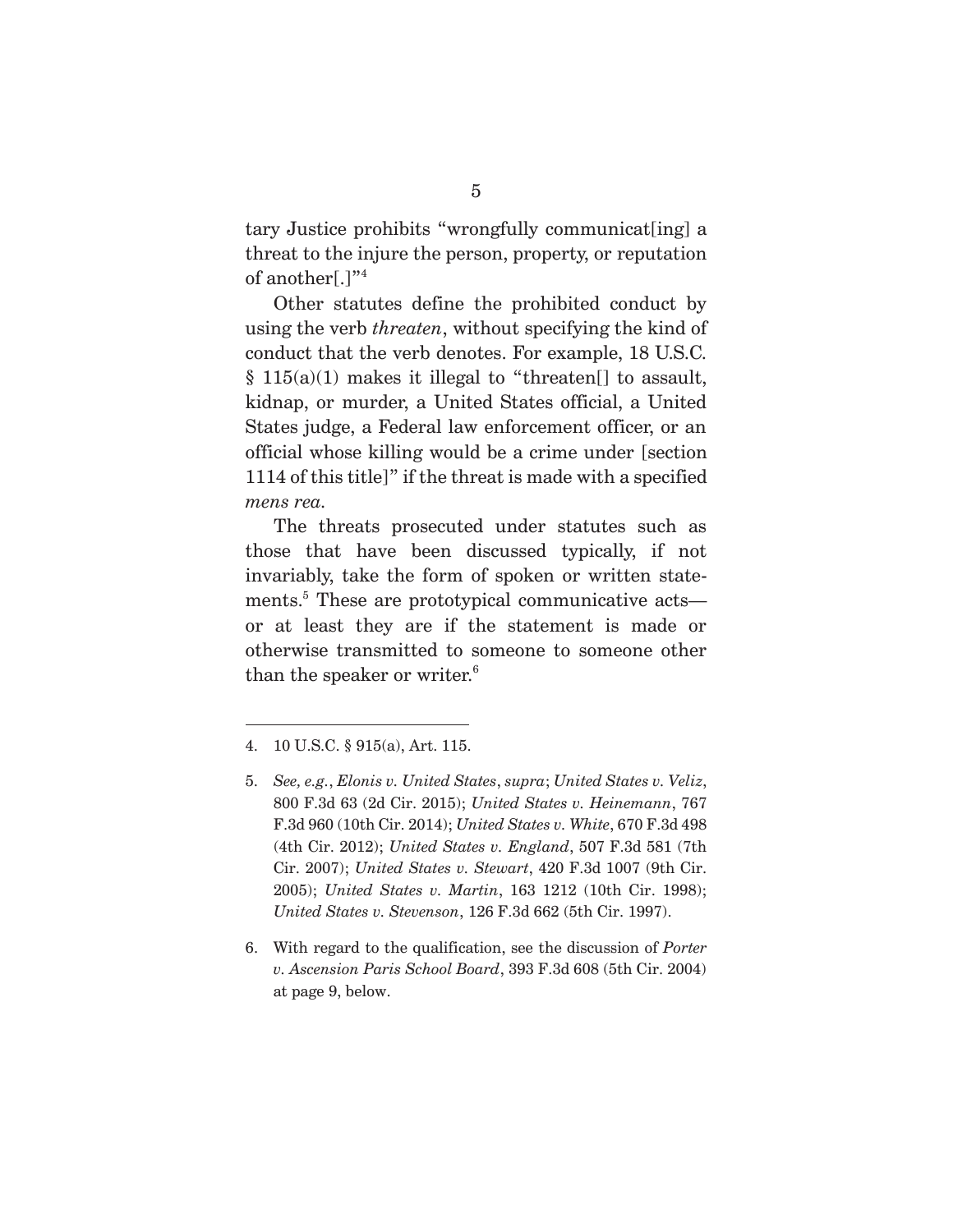Courts have treated such actions accordingly; for example, by relying on one or more of the following dictionary entries defining *threat* or *threaten* as denoting communicative acts:

- x "A communicated intent to inflict harm or loss on another or on another's property[.]" *Black's Law Dictionary* (6th ed. 1990, 8th ed. 2004 & 10th ed.  $2014$ ). $^{7}$
- $\bullet$  "[A]n expression of an intention to inflict evil, injury, or damage on another usu. as retribution or punishment for something done or left undone[.]" *Webster's Third New International Dictionary* (1981 [1961] & 2002 [1961]).8
- "Law, specif., an expression of an intention to inflict loss or harm on another by illegal means." *Web-*

8. *Quoted in Jongewaard*, 567 F.3d at 340; *England*, 507 F.3d at 589; *and United States v. Orozco-Santillan*, 903 F.2d 1262, 1265 (9th Cir. 1990), *overruled in nonpertinent part*, *Planned Parenthood of Columbia/Willamette, Inc. v. Am. Coal. of Life Activists*, 290 F.3d 1058, 1066 (9th Cir. 2002), *as stated in United States v. Hanna*, 293 F.3d 1080, 1088 n.5 (9th Cir. 2002).

<sup>7.</sup> *Quoted in Doggart v. United States*, 906 F.3d 506, 510.(6th Cir. 2018) (citing 10th ed.; interpreting 18 U.S.C. § 875(c)); *United States v. Jongewaard*, 567 F.3d 336, 340 (8th Cir. 2009) (citing 8th ed.); *England*, 507 F.3d at 589 (citing 6th ed.; interpreting 18 U.S.C. § 1512(a)(2)(A)); *and United States v. Reynolds*, 381 F.3d 404, 406 (5th Cir. 2004) (citing 8th ed.; interpreting 18 U.S.C. § 2332a).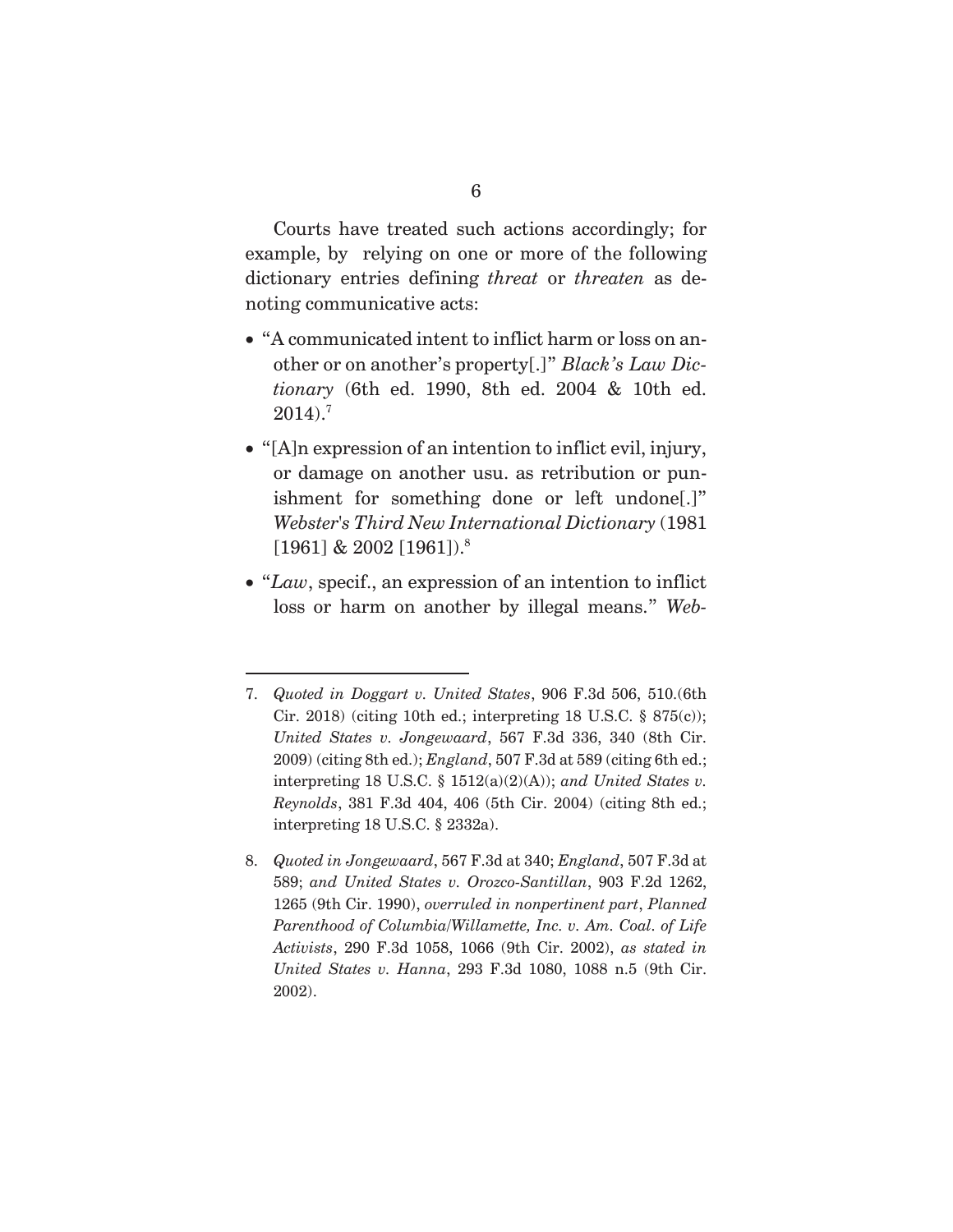*ster's New International Dictionary* (2d ed. 1942  $[1934])$ . $^{9}$ 

• "[T]o declare (usually conditionally) one's intention of inflicting injury upon" a person. 11 *Oxford English Dictionary* 353 (1st ed. 1933).<sup>10</sup>

 Similarly, in *Elonis*, Justice Alito interpreted *threat* to denote a communicative act, stating that it can "fairly be defined as a statement that is reasonably interpreted as 'an expression of an intention to inflict evil, injury, or damage on another[]'" (citing *Webster's Third*).11 The government's brief in *Elonis* interpreted *threat* that way, too:

A "threat" is defined as "an expression of an intention to inflict loss or harm on another by illegal means," *Webster's New International Dictionary* 2633 (2d ed. 1958), or "[a] communicated intent to inflict harm or loss on another," Pet. Br. 23 (quoting *Black's Law Dictionary* 1519 (8th ed. 2004)).<sup>12</sup>

10. *Id.*

<sup>9.</sup> *Quoted in Doggart*, 906 F.3d at 510 (mistakenly substituting "unconditionally" for "conditionally").

<sup>11. 575</sup> U.S. at 743–44 (2015) (Alito, J., concurring in part and dissenting in part).

<sup>12.</sup> Brief for the United States at 24*, Elonis v. United States*, *supra* (No. 13-983).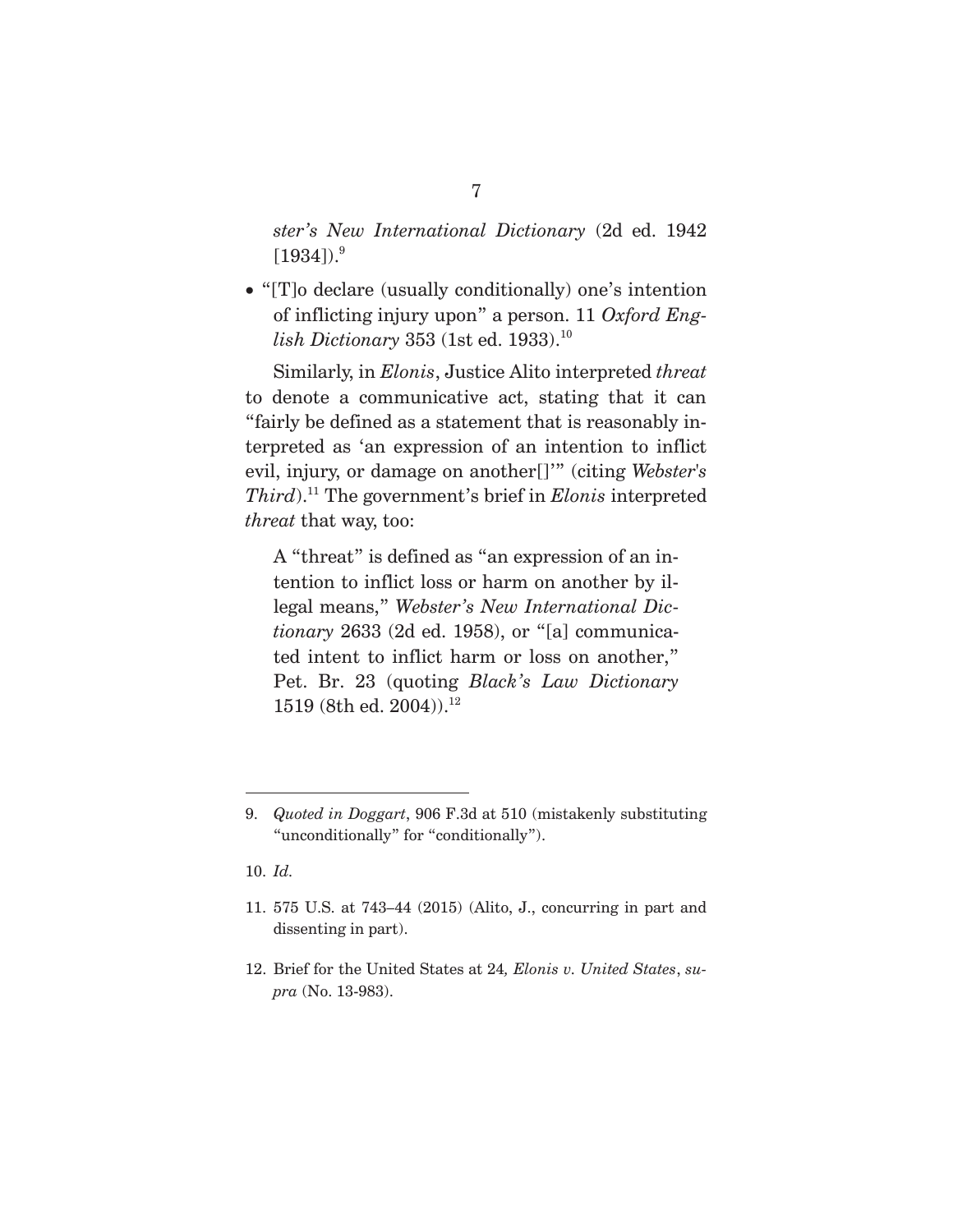Of particular relevance here, courts have reached the same conclusion in interpreting  $ACCA$ ,<sup>13</sup> and also under sentencing-related provisions that have consequences in cases where either the offense of conviction or a defendant's prior conviction "has as an element the…threatened use of [for example,] physical force against the person or property of another.] $"^{14}$ 

 Moreover, the conception of threats as being communicative acts is inherent in the "true threat" doctrine under the First Amendment, which exists precisely because threats are deemed to be communicative, *see Virginia v. Black*, 538 U.S. 343, 359-60 (2003); *Watts*, 394 U.S. at 707-08.

**2.** It is true that under some statutes, the making of a threat is illegal even if the threat is not received by (or even sent to) the person targeted by the threat. *See* Gov't Br. 24-25 and cases cited. But as Respondent points out, in each case cited by the government the threat had been communicated to somebody, even if not the intended target. Resp. Br. 26-27. And at least one case has held that it is not a crime to write

<sup>13.</sup> *United States v. Schaffer*, 818 F.3d 796, 798 (8th Cir. 2016); *United States v. Parnell*, 818 F.3d 974, 980-81 (9th Cir. 2016); *United States v. King*, 979 F.2d 801, 803 (10th Cir. 1992). *See also Austin v. United States*, 280 F. Supp. 2d.367, 575-77 (S.D.N.Y. 2017).

<sup>14.</sup> *United States v. Ovalle-Chun*, 815 F.3d 222, 224-27 (5th Cir. 2016) (U.S.S.G. § 2L1.2 cmt. n.1(B)(iii) (Nov. 1, 2014)); *United States v. Damaso-Mendoza*, 653 F.3d 1245, 1249 n.1 (10th Cir. 2001) (18 U.S.C. § 16); *United States v. White*, 258 F.3d 374 (5th Cir. 2001) (18 U.S.C. § 921(a)(33)(A)).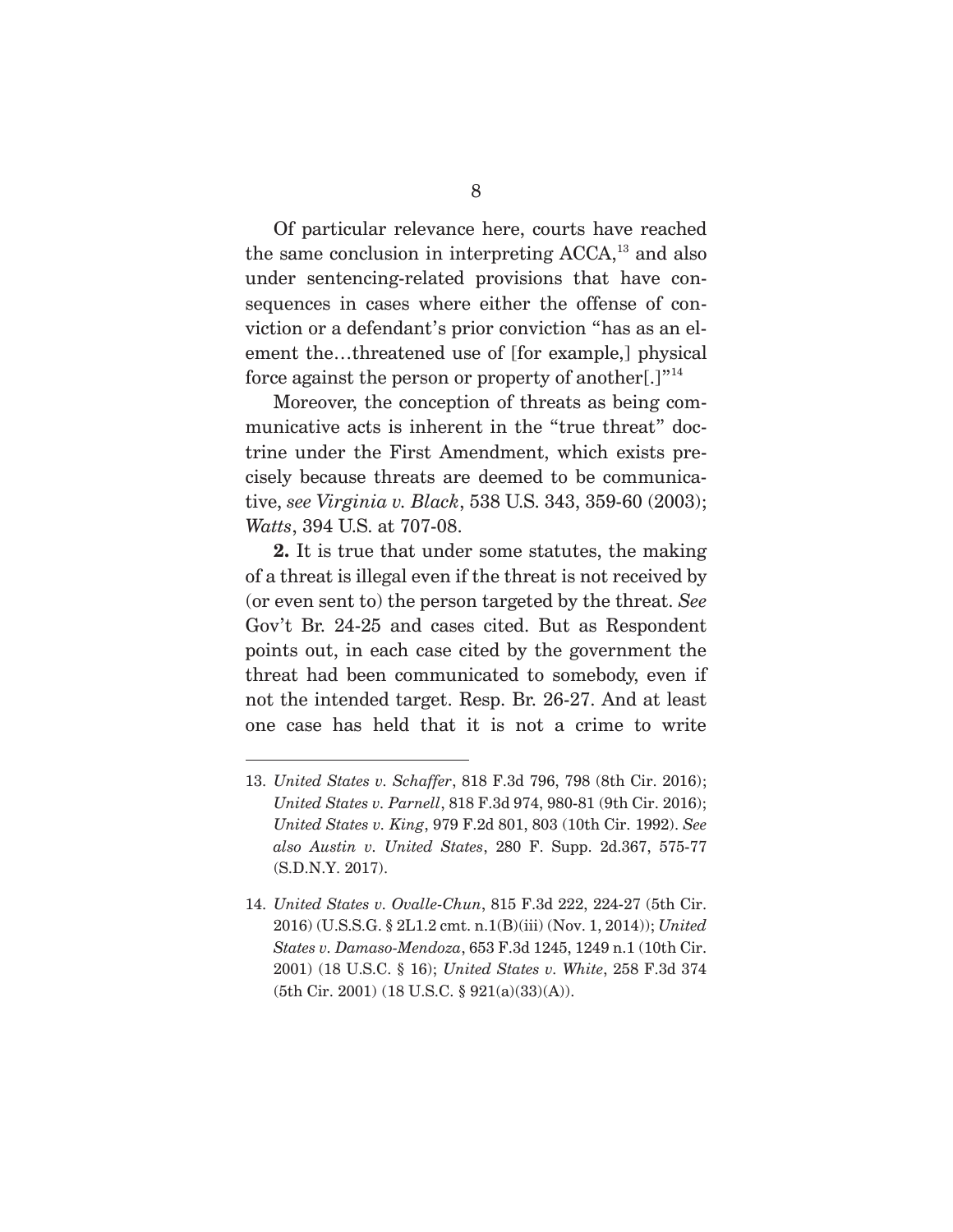threatening language on a piece of paper if the writer does not communicate the threat to someone else by intentionally letting them see the document. $^{15}$ 

 But the general rule that a threat need not be communicated to the target in order to be illegal doesn't apply to robbery-by-threat under the Hobbs Act, which does not criminalize the making of threats *simpliciter*. Rather, it criminalizes threats of force or violence when they are made for the purpose of "unlawful[ly] taking or obtaining…personal property from the person or in the presence of another, against his will[,]" 18 U.S.C. § 1951(b)(1).

 Threats meeting that description are coercive in nature: the threat cannot have the desired effect unless it is to be communicated to the person in possession or control of the money or property that the robber is after, whether that person is a pedestrian being held up for their wallet or a store clerk or bank teller having access to the register or cash drawer. If no threat is communicated to the intended victim (and assuming no force is actually used), the victim will feel free to disregard the would-be robber's demand.<sup>16</sup>

<sup>15.</sup> *Porter v. Ascension Paris School Board*, 393 F.3d 608, 616-17, 617-18 (5th Cir. 2004)

<sup>16.</sup> *See, e.g.,* Hallie Liberto, *Threats, Warnings, and Assertions*, in *The Oxford Handbook of Assertion* 201, 201-02 (Sanford C. Goldberg ed. 2020). The author discusses the fact that some residents of Monterrey, Mexico never answer their phones, for fear that if they do, the caller will turn out to be a drug-cartel member "offering," in exchange for money, to "protect" them from having their house burned down. "The drug cartel has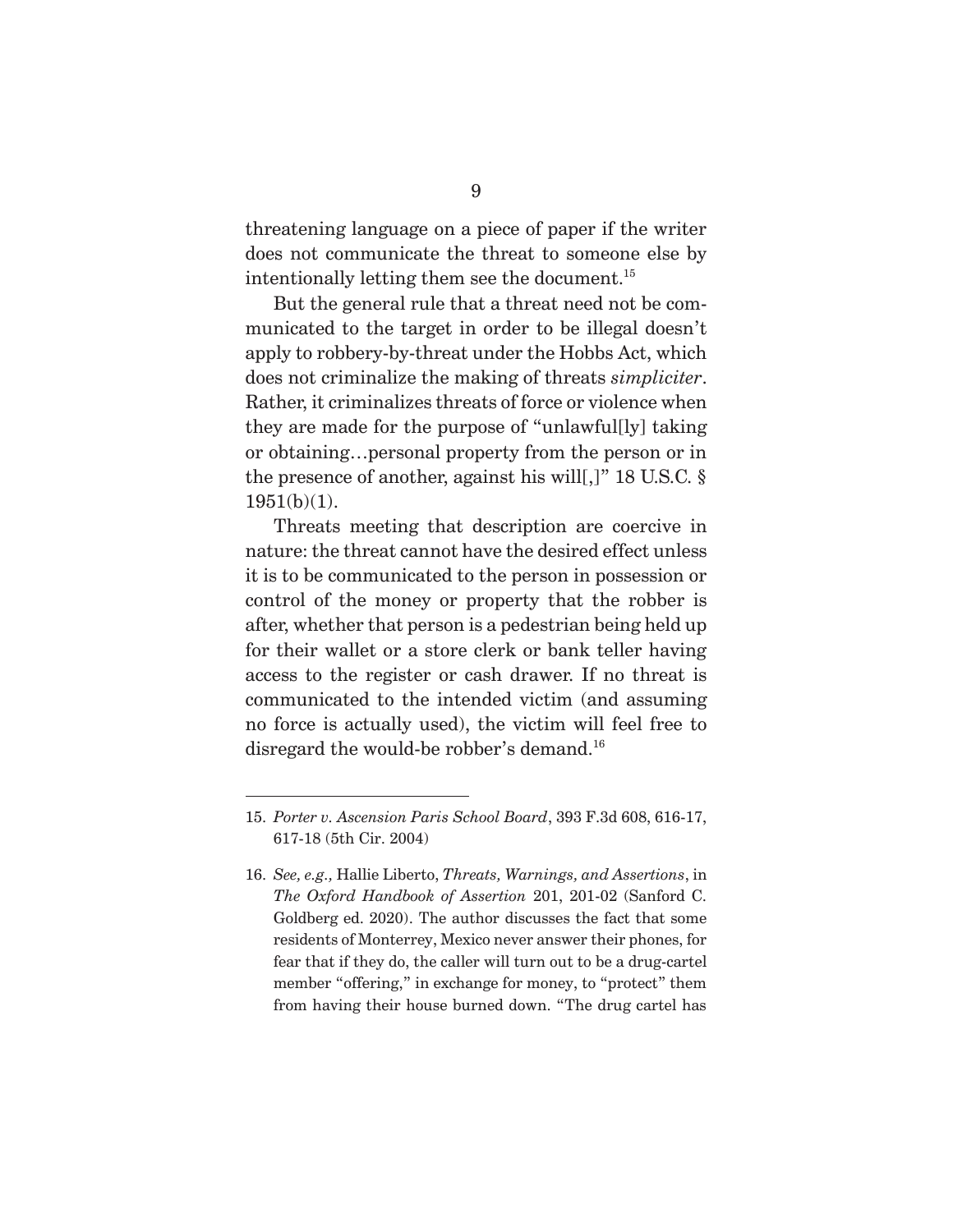As previously noted, the threat can be either verbal or nonverbal. If it is verbal, it can be explicit ("Give me the money or I will shoot you") or implied ("I have a gun. Give me the money"), but either way, the communicative nature of the act will be indisputable.

 In the case of nonverbal conduct, however, there may be room for doubt as to whether the conduct was intended to communicate anything. But the conclusion that nonverbal acts can amount to threats *if they are intended to be communicative* is well established. The Commentary on the Model Penal Code's robbery provision makes that clear. The Code's analogue of the "threatened use of force" is "[i] threatens another with or [ii] purposely puts him in fear of immediate serious bodily injury," with phrase [i] applying to what *amicus* refers to here as verbal threats and phrase [ii] referring to what he calls nonverbal threats.<sup>17</sup> The Commentary explains that the latter phrase was intended to cover "menacing or other implied threat sought to be communicated to the victim by the actor's conduct[,]" and that it "would thus apply to cases where the actor brandishes a weapon or otherwise displays the ability

no incentive to burn down their house until the threat is uttered and received (or expected to be received—as in a case where the drug cartel member leaves a message on an answering machine)." *Id.*

In the event of a robbery, of course, not answering the phone isn't an option.

<sup>17.</sup> Model Penal Code ("MPC") § 222.1(1)(B) & cmt. 3(b) (Am. L. Inst. 1980) (bracketed numbering added).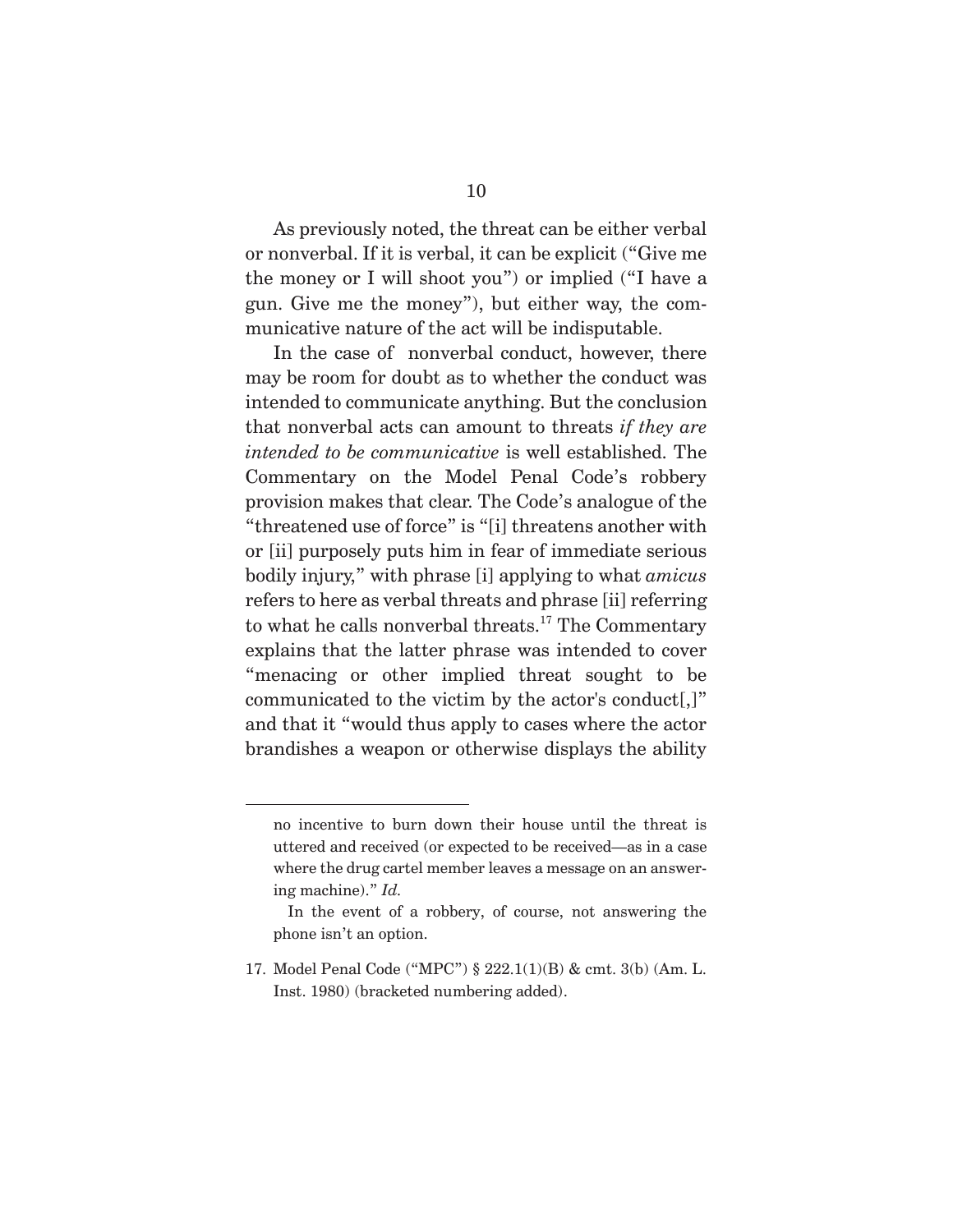and the intention to use force if his wishes are not honored."18

### **B. The government's argument relies on senses of** *threat* **and** *threaten* **that are inappropriate in the present context.**

## *1. The government's premise is that a defendant can be found to have threatened to use force despite never having communicated an intention to use force.*

 Although the government does not frame its argument in terms having to do with the presence or absence of a communicative act conveying a threat, its argument depends on the premise that a defendant can be found to have threatened to use force without ever having communicated any intention to use force.

 In arguing that a "threatened use of force" would be inherent in any conduct amounting to attempted robbery-by-threat, the government goes on at length to characterize what that conduct would entail, but at no point does it discuss the would-be perpetrator's conduct in terms having anything to do with communication. Instead, it resorts to a series of generalities and circumlocutions:

<sup>18.</sup> MPC § 222.1, cmt. 3(b). *Cf. United States v. Brown*, 947 F.3d 503 (8th Cir. 2020) ("The only purpose in brandishing a weapon is to induce fear by the threat of potentially fatal violence."); *United States v. Olivares*, 833 F.3d 450 (5th Cir. 2016) (witnesses identified defendant as "the person who brandished a weapon *in order to threaten them*") (emphasis added).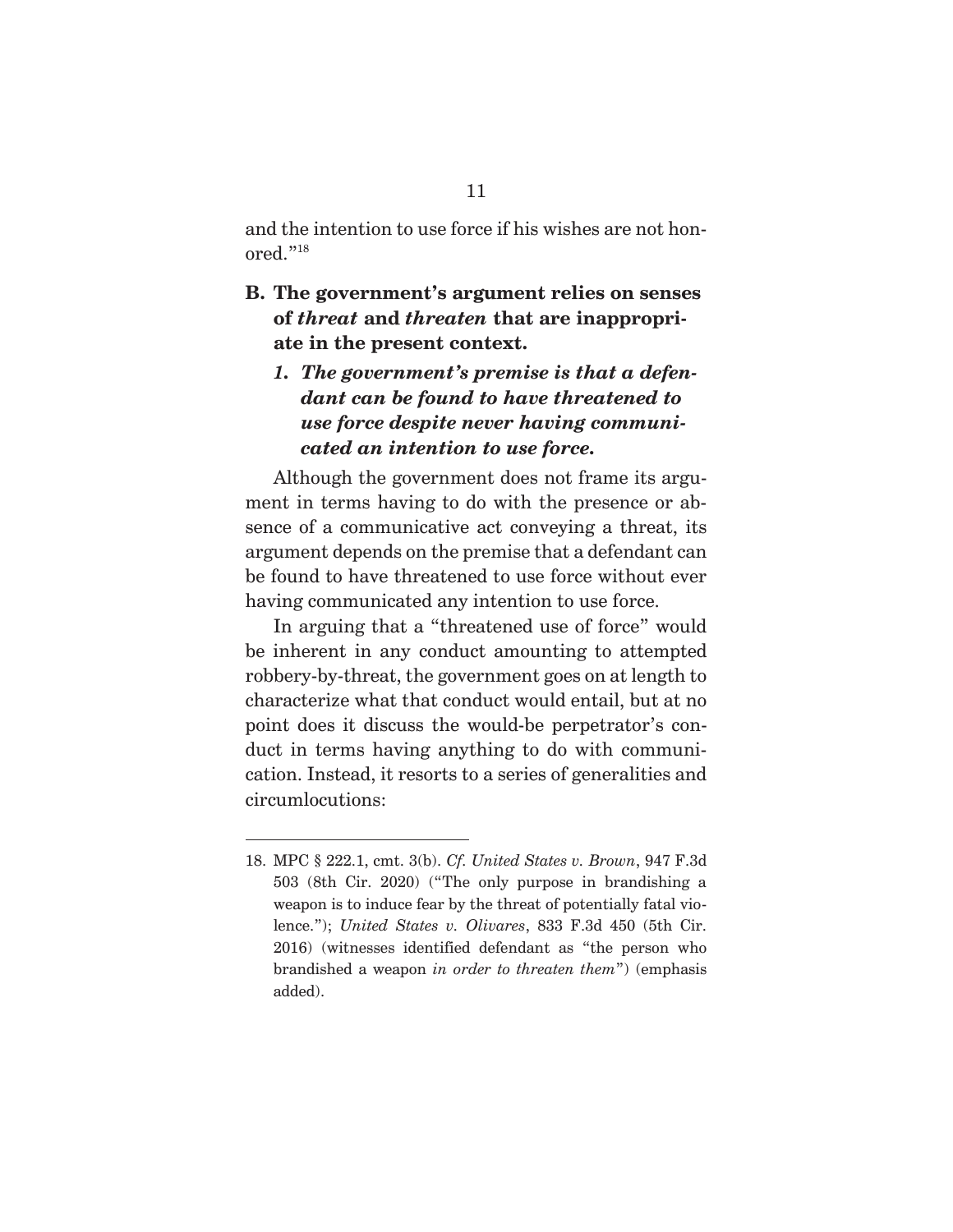- "Conduct substantial enough to satisfy [the] requirements [of attempted Hobbs Act robbery] at least 'threaten[s]' the use of force, as it 'conveys the notion of an intent to inflict harm' as it 'would be understood by a reasonable person.'19
- "[In order to support a conviction of attempted Hobbs Act robbery, a defendant's conduct in furtherance of the planned robbery] must be significant enough that the jury…finds that the step establishes *a course of action* that is, at least, objectively threatening."<sup>20</sup>
- "[C]onviction for attempted Hobbs Act robbery requires the jury to find that the defendant engaged in a course of action that was sufficiently certain, if unchecked, to culminate in taking property through physical harm or the threat of it….Anyone observing a course of action that has progressed to such a point would naturally describe it as involving at least 'threatened use' of force."21
- "The objective manifestation of a defendant's determination to rob someone is itself a threat of force in the ordinary sense—*i.e.,* an action that 'conveys the notion of an intent to inflict harm[.]'"22

- 20. Gov't Br. 22 (emphasis added).
- 21. Gov't Br. 22 (emphasis added).
- 22. Gov't Br. 23 (citing *Elonis*, *supra*, 575 U.S. at 731).

<sup>19.</sup> Gov't Br. 11 (emphasis added) (quoting *Elonis*, 575 U.S. at 731, 737.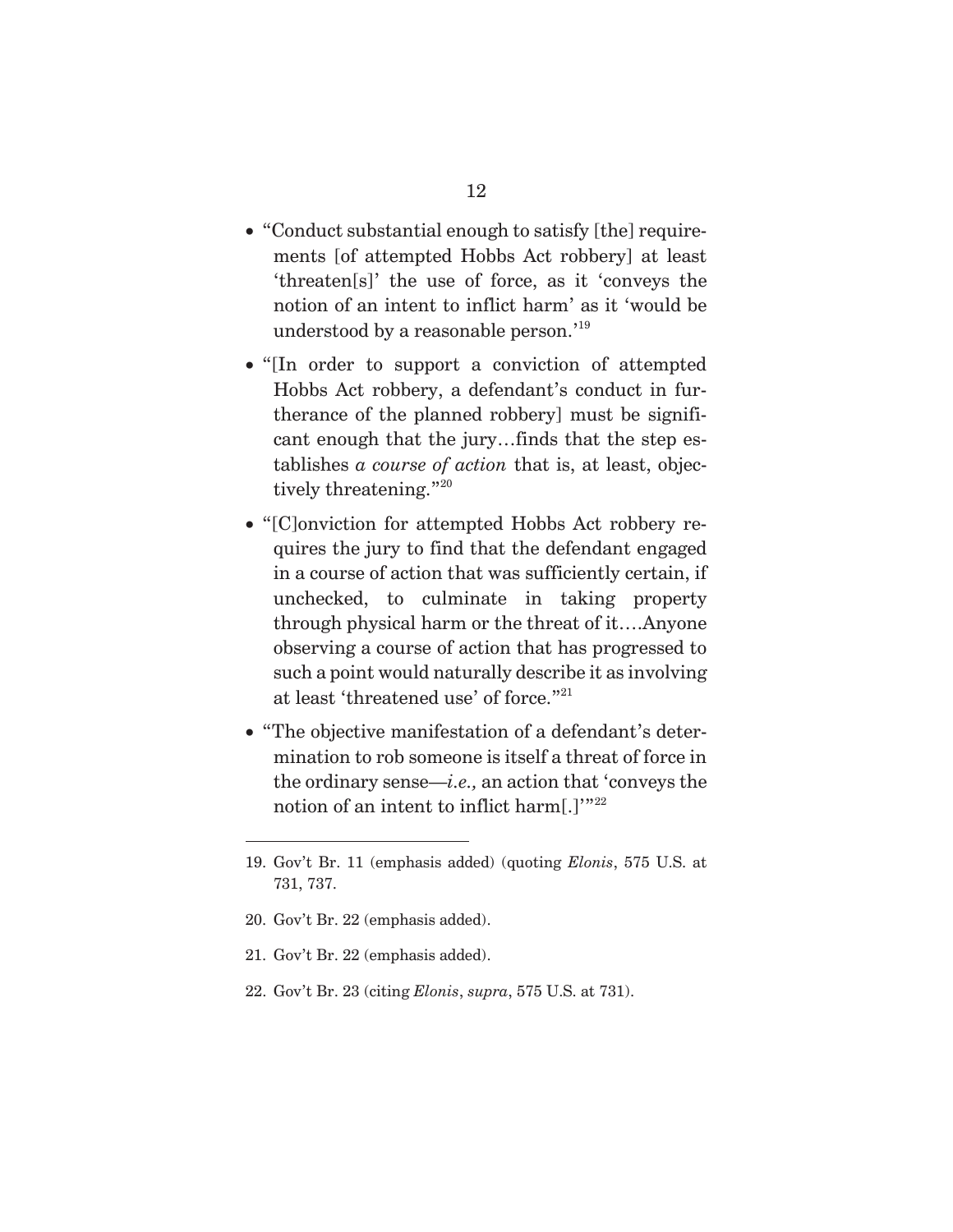- "A reasonable person would surely interpret the actions of would-be robbers who, say, acquire guns, ammunition, and zip ties and are arrested en route to their target, as a threat to the physical well-being of innocent people."23
- "[A] defendant who attempts a Hobbs Act robbery in which the plan is to take property by threat of force *specifically designs* his conduct to be objectively perceived as threatening. As a result, any defendant who is far enough along in that conduct to have taken a substantial step toward its completion has engaged in at least 'threatened use' of force."<sup>24</sup>

 In each of these passages, the government posits a situation in which an omniscient observer could infer that if the defendant went through with their plans, there would be a risk of violence. But the question whether such an inference would be justified is irrelevant, because the inference would be based on what the government refers to the defendant's "conduct," "actions," and "course of action," and on the "objective manifestation of [his] determination to rob someone" (whatever that might be), and not on any statement, note, or other action by the defendant that was intended as a communication.

 Further indication that the government relies on noncommunicative senses of *threat* and *threaten* is provided by its citation to *Black's Law Dictionary*,

<sup>23.</sup> Gov't Br. 23 (citation omitted).

<sup>24.</sup> Gov't Br. 24 (emphasis in the original).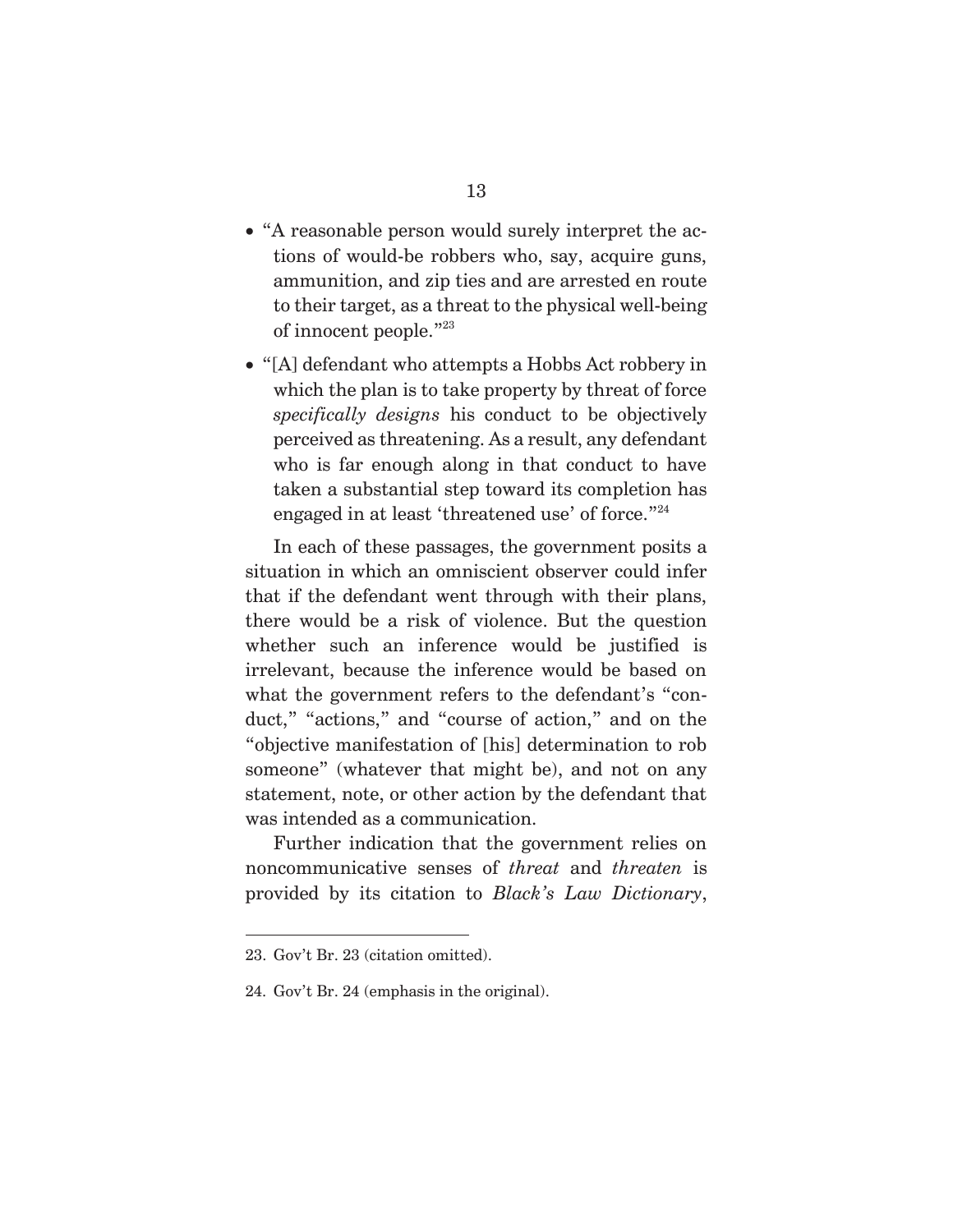which it offers for the proposition that "a 'threat' may be embodied in 'a declaration, express or implied, of an intent to inflict loss or pain on another' or instead take the form of '[a]n indication of an approaching menace'[.]"25 Whereas the first of those definitions relates to the communicative sense of *threat*, the second relates to a noncommunicative sense.

 That is clear from the phrase that *Black*'s provides as an example illustrating the use of *threat* in the sense to which the definition relates. That phrase, which the government does not quote, is "the threat of bankruptcy[.]"26 When this phrase considered in the context of the definition it exemplifies (to repeat: "the threat of bankruptcy"), it can only be interpreted as meaning 'the risk that the company will file bankruptcy,' not 'the company's statement that it would have to file for bankruptcy (if some contingency did or did not occur).' Indeed, the latter interpretation would do nothing to advance the government's argument.

 Thus, the government's reliance on the "approaching menace" definition tends to confirm that its argument interprets *threat* in a noncommunicative sense.

<sup>25.</sup> Govt. Brief 16 (quoting *Black's Law Dictionary* 1783 (11th ed. 2019)).

<sup>26.</sup> *Black's Law Dictionary* 1783 (11th ed. 2019).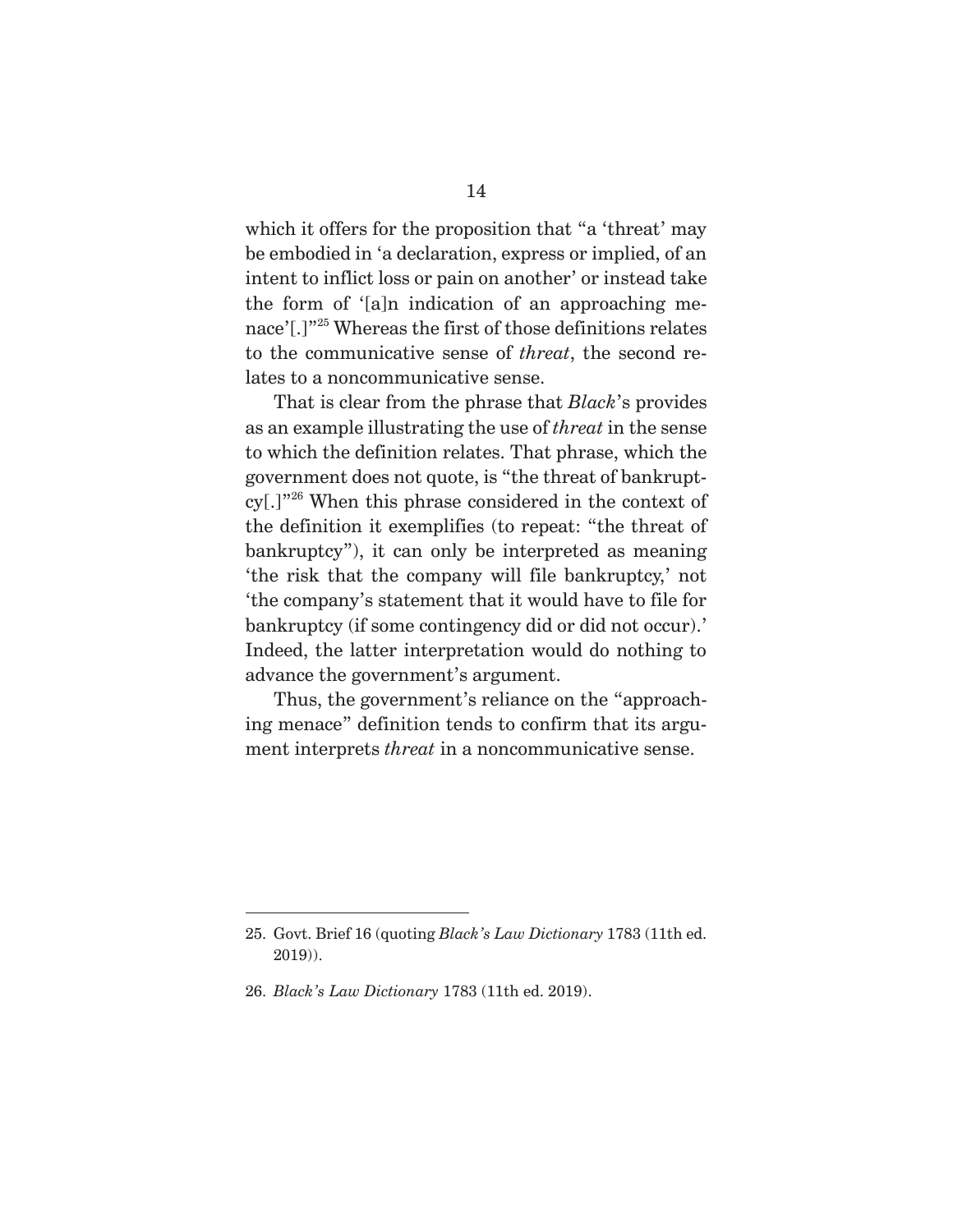## *2. The senses of* **threat** *and* **threaten** *on which the government relies differ materially from those in which the words are used in statutes criminalizing threats.*

 The government's proposed interpretation of *threat* and *threaten* exploits the fact that those words, like many others, can be used in ways that differ from one another but are nevertheless related. $27$  The government relies on a sense of *threat* and *threaten* that is expressed when those words are used in certain kinds of contexts, but those contexts differ in important ways from the contexts provided by criminal statutes that prohibit threats. And here as in many cases, a difference in context results in a difference in meaning. Those differences must therefore be taken into account in deciding this case. *Deal v. United States*, 508 U.S. 129, 132 (1993) (noting the "fundamental principle of statutory construction (and, indeed, of language itself) that the meaning of a word cannot be determined in isolation, but must be drawn from the context in which it is used").<sup>28</sup>

<sup>27.</sup> The technical term for that phenomenon is *polysemy*, and it is to be distinguished from the phenomenon of *homonymy*, in which two separate words are spelled and pronounced the same, as in *bank* ('financial institution') and *bank* ('land beside a river'). *E.g.*, Alan Cruse, *Meaning in Language: An Introduction to Semantics and Pragmatics* 107 (2d ed. 2004).

<sup>28.</sup> *Cf.* Neal Goldfarb, *A Lawyer's Introduction to Meaning in the Framework of Corpus Linguistics*, 2017 BYU L. Rev. 1359, 1378-83 (2018) (drawing on work in corpus linguistics and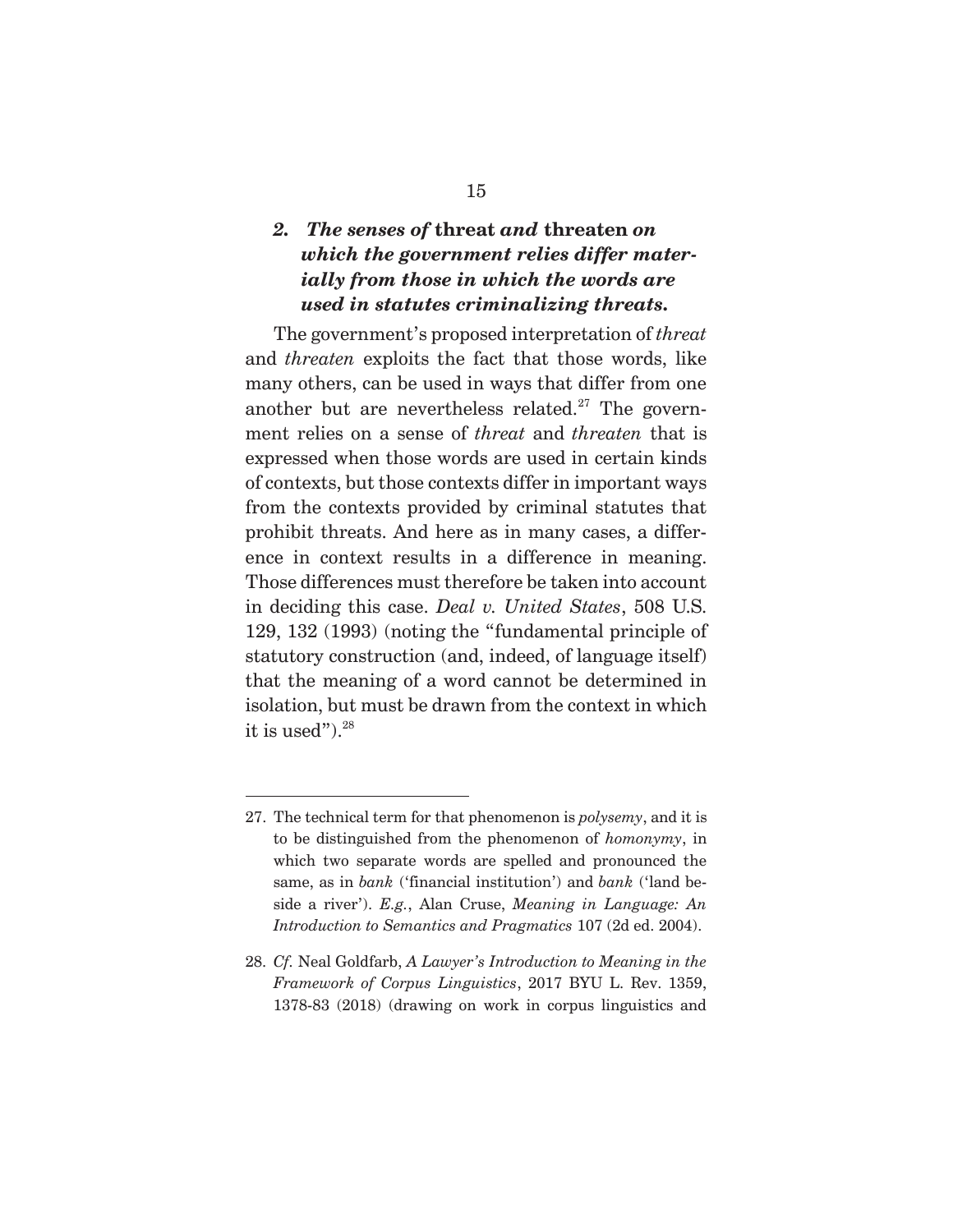As shown by the discussion above of the government's reliance on *Black's Law Dictionary*, the examples that are included in definitions provide information about the kinds of contexts in which each of the various senses appear. In order to further inform the Court as to the kinds of contexts in which the "approaching menace" sense of threat is found, *amicus* sets out below the relevant definitions of *threat* and *threaten*, with the accompanying examples, from dictionaries published both before and after ACCA's enactment in 1984:

x *Merriam-Webster's Third New International Dictionary* (1993 [1961]):

 *threat*—"something that by its very nature or relation to another threatens the welfare of the latter <the crumbling cliff was a constant threat to the village below> <economic depressions constitute a major threat to party hegemony >"

 *threaten*—"4a: to give signs of the approach of (something evil or unpleasant) **:** indicate as impending **:** portend <the sky threatens storm>" b**:** to hang over as a threat **:** menace <famine threatens the city>

x *Random House Dictionary of the English Language* 1478 (Unabridged ed. 1967):

 *threat—*an indication or warning of probable trouble, or of being at risk for something terrible: *The threat of a storm was in the air.*

corpus-based lexicography in discussing some of the ways in which word meaning is context-dependent).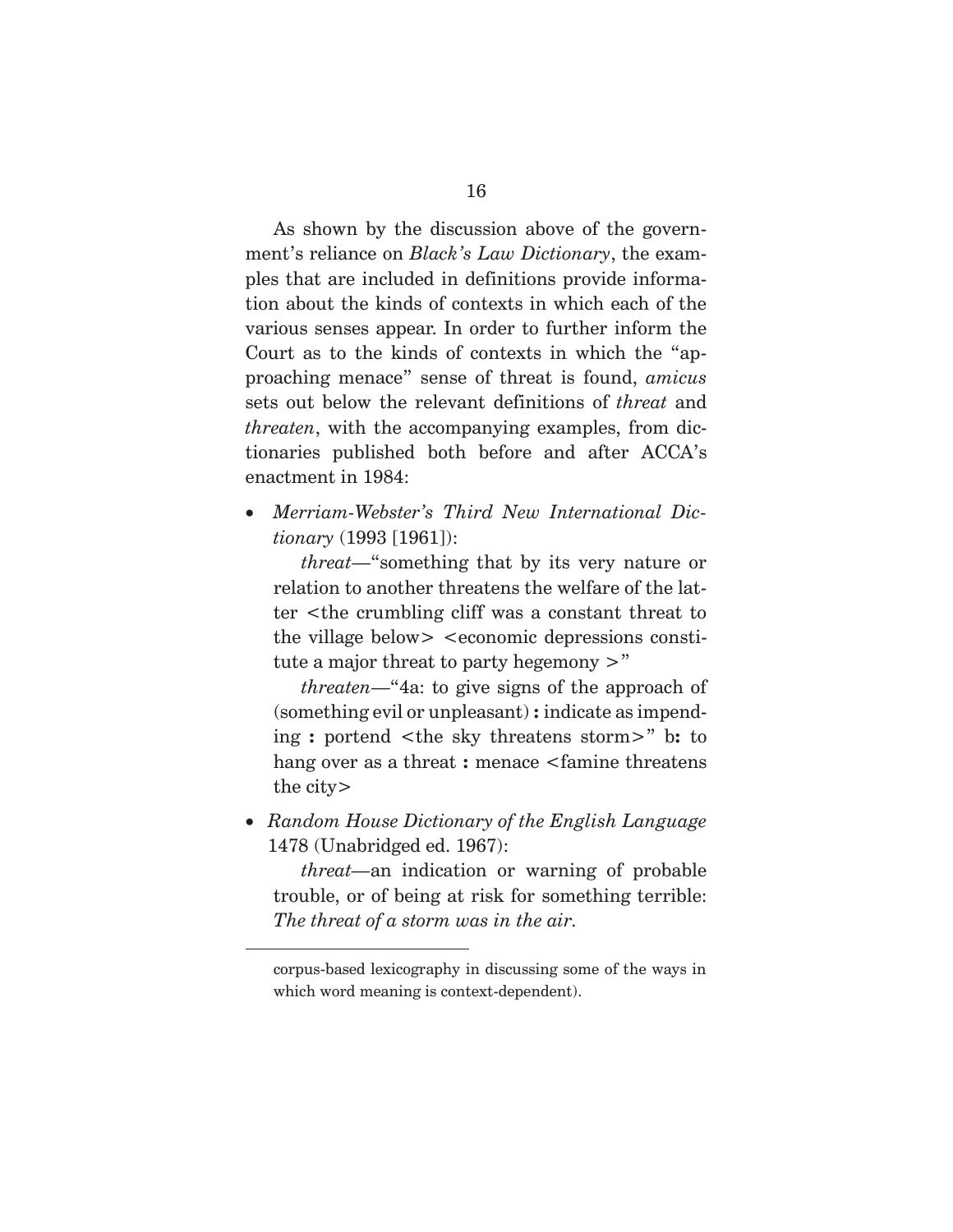*threaten*— to be a menace or source of danger to: *Sickness threatened her peace of mind*. to give an ominous indication of: *The clouds threaten rain*.

x *New Oxford American Dictionary* 1757 (2d ed. 2005) (grammatical information omitted):

 *threat—*a person or thing likely to cause damage or danger. *'hurricane damage poses a major threat to many coastal communities'* ■ The possibility of trouble, danger, or ruin. *'the company faces the threat of bankruptcy*[.]*'* 

 *threaten*—cause (someone or something) to be vulnerable or at risk; endanger. '*a broken finger threatened his career*' '*one of four hospitals threatened with closure*' ■ (of a situation or weather conditions) seem likely to produce an unpleasant or unwelcome result. '*the dispute threatened to spread to other cities*' '*the air was raw and threatened rain*'  $\blacksquare$  (of something undesirable) seem likely to occur. 'unless war threatened, national politics remained the focus of attention'

As is true of the example from *Black*'s ("the threat of bankruptcy"), none of the threats in the examples above constitutes a communicative act. Indeed, none of them represents any kind of act on the part of a human being.

 However, one of the definitions of *threat* in the online version of the *New Oxford American Dictionary*  ("NOAD") covers humans: "a person or thing likely to cause damage or danger."29 And although there is no

<sup>29.</sup> https://www.lexico.com/en/definition/threat?locale=en.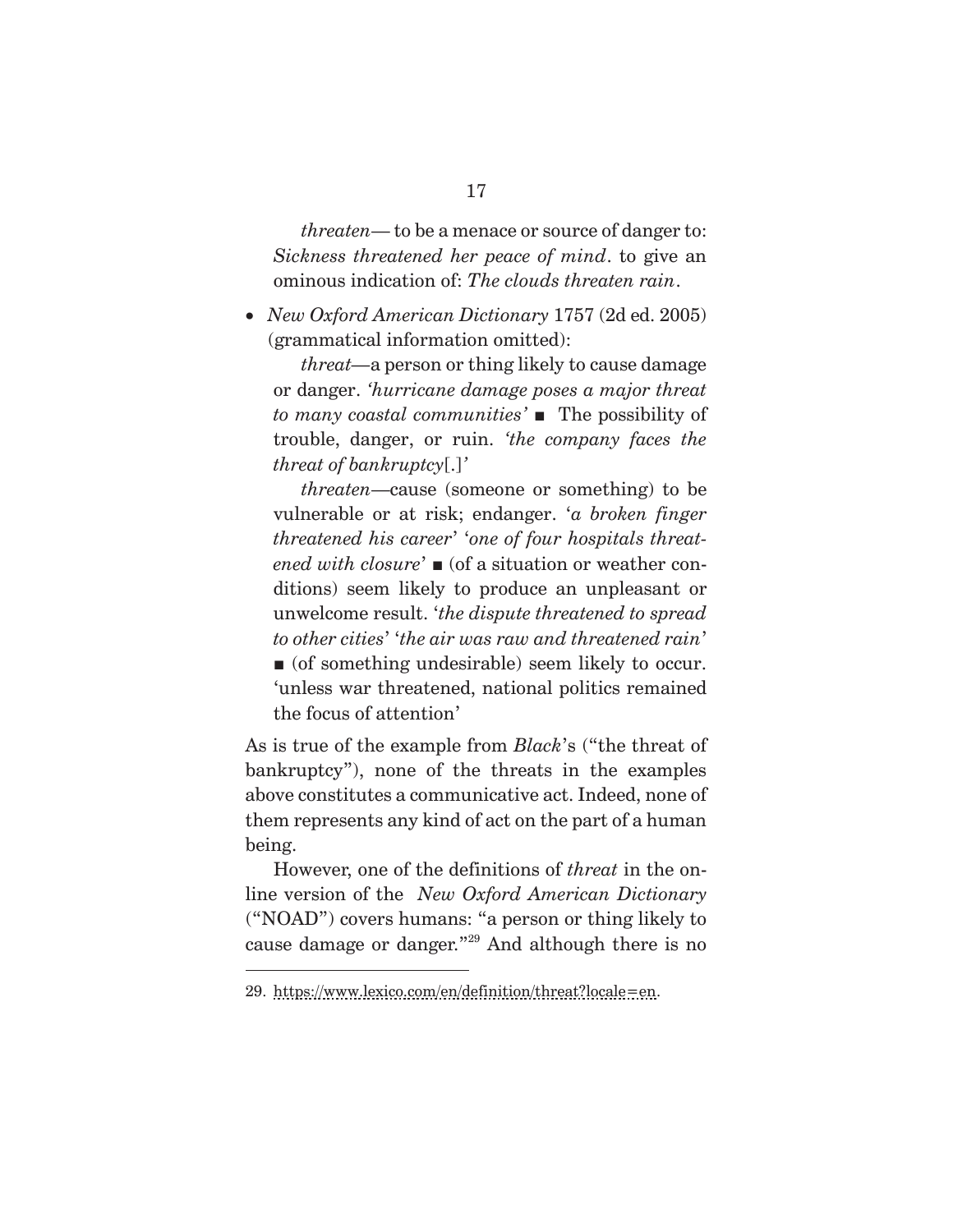corresponding example sentence in the hard-copy version of the dictionary, additional examples, based on corpus data, are available online.<sup>30</sup> Among them are the following:

- "The men, who cannot be named for legal reasons, have been described as a serious threat to national security."
- "Normally calm and measured people will go red at the mention of his name and tell you that he is a dangerous threat to liberty."
- "Unless he was posing a genuine threat to our security, it would be illegal to attack."
- "The home secretary says those who are to be held under house arrest represent a serious threat to national security."

<sup>30.</sup> *Id.* (under sense 2, click on "+More example sentences"). The online version of NOAD includes a perplexing definition that does not appear in the printed edition and that calls for some explanation:

*Law* A menace of bodily harm, such as may restrain a person's freedom of action.

The body of law that is referred to is apparently the law of England, in which *menace* is used as meaning 'threat.' *See Oxford English Dictionary*, *menace n.*, sense 1.a. (3rd ed. 2001, rev. 2021), available at www.oed.com. The inclusion of this definition in NOAD is presumably due to the fact that NOAD is based on the *Oxford Dictionary of English*, a single-volume British dictionary that is separate from the multivolume *Oxford English Dictionary*.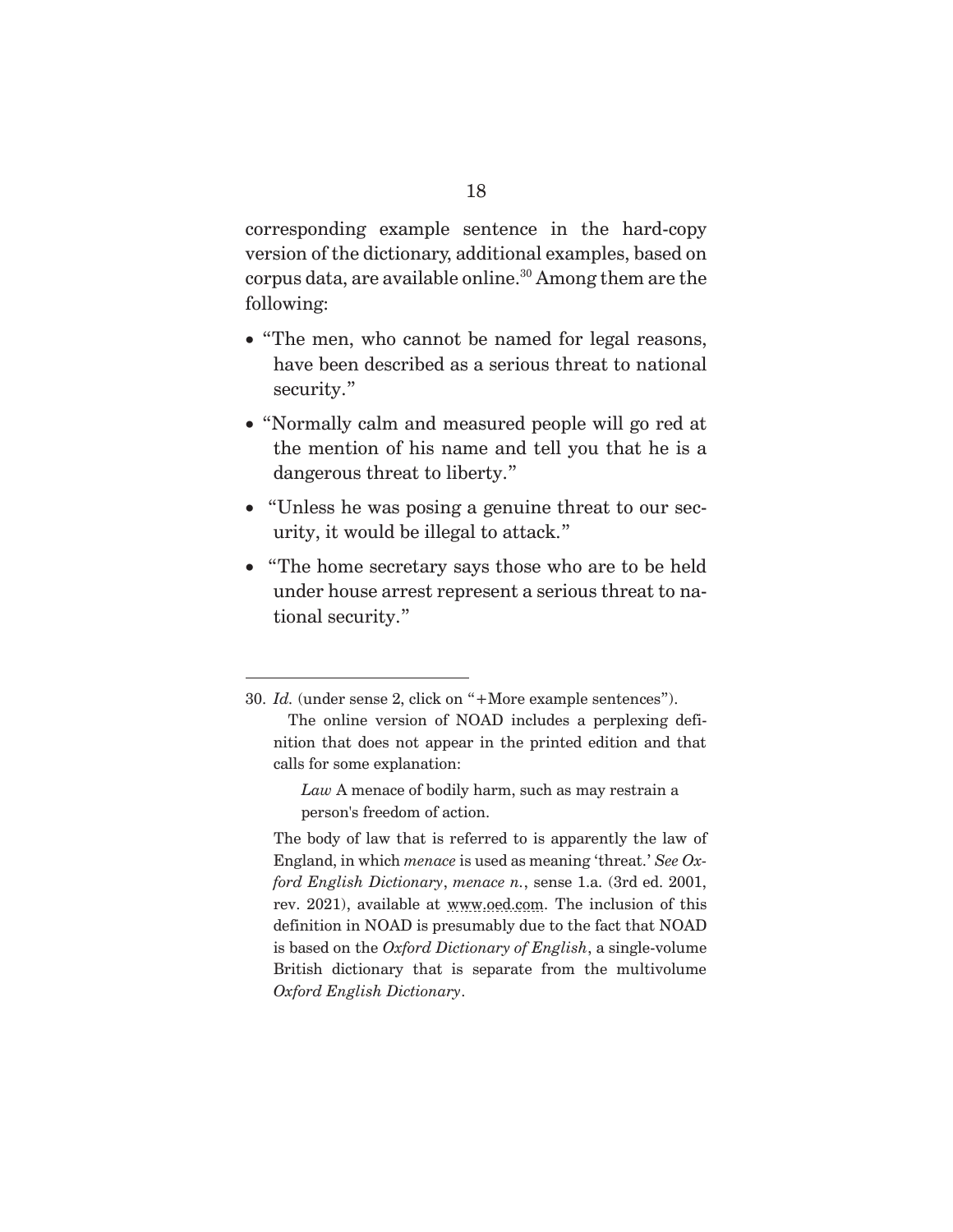Like the examples that were previously quoted, none of the immediately preceding examples uses *threat* in a communicative sense. But because the threat is imputed to a person, these examples are the ones that most closely exemplify the sense of *threat* and *threaten*  on which the government's argument is based. It will therefore be useful to take a closer look at these uses and others like them, in order to more particularly explain both how these uses are similar to how the government uses *threat* and *threaten,* and how both sets of uses differ from the use of those words in the Hobbs Act, ACCA, and the other provisions discussed above on pages .

 First, not only does the threat referred to in each example constitute a communicative act, it does not constitute a discrete act at all. Rather, it can be characterized as a perceived risk or danger of harm that might materialize at some point in the future, with the perception of the risk or danger arising from one's knowledge or beliefs about the propensities and past conduct of the person in question.

 Corresponding to that difference in meaning is a difference in the grammatical contexts in which *threat* is used. Whereas a person who threatens someone (in the communicative sense) or threatens to do something (in that same sense) can be said to have "made a threat," it would be odd to use that phrase in talking about threats of the kind referred to in the examples above. And it is not necessarily true of someone who makes a threat (in the communicative sense) that he or she "*is* a threat," "*poses* a threat," "*represents* a threat," or is appropriately "*described as* a threat,"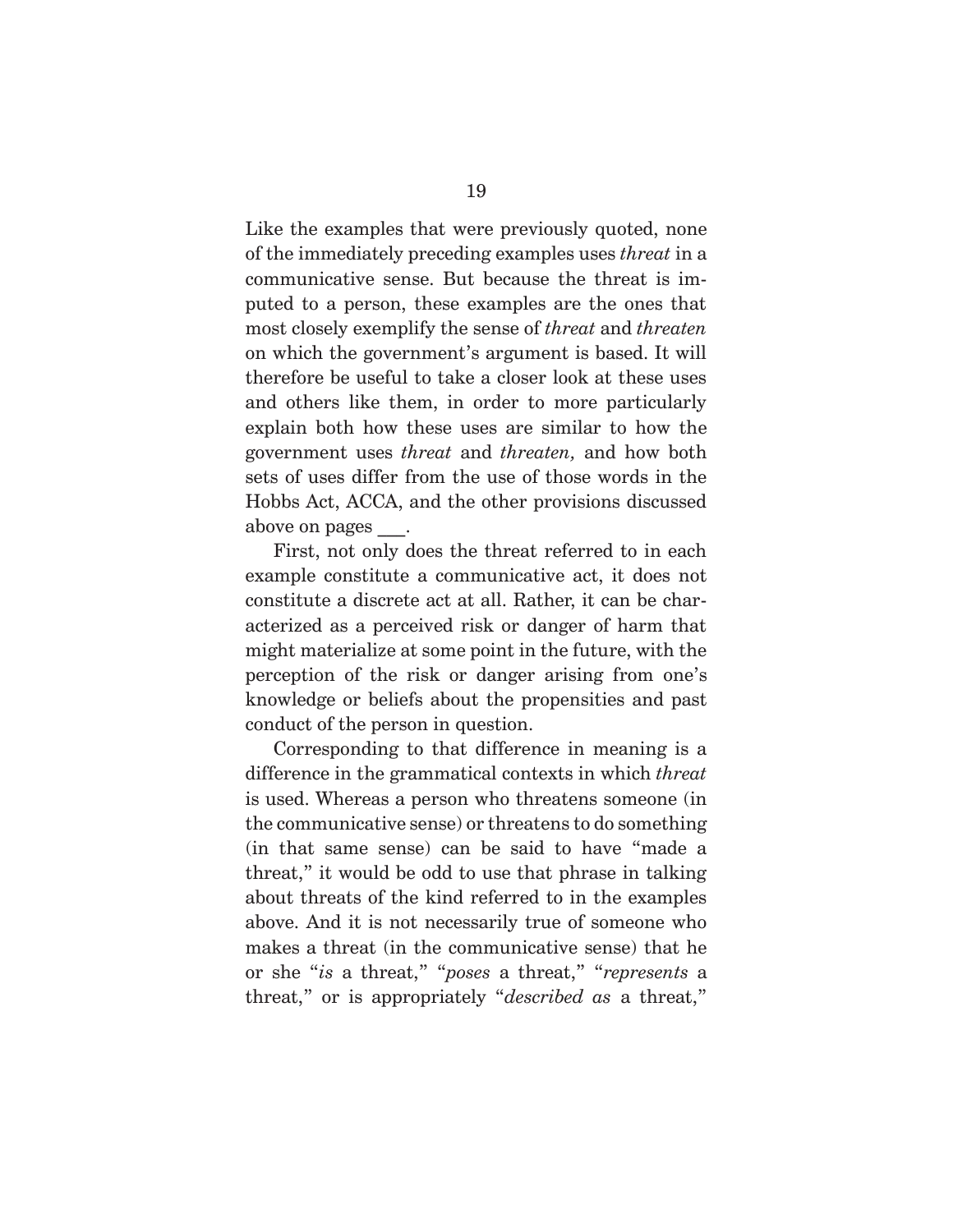because not everyone who makes a threat is able to carry it out.

 Moreover, these differences are not trivial or superficial. Rather, they are examples of the way that the meaning of a word *in* a particular context is often affected *by* the context.<sup>31</sup> Thus, when *threat* appears in the phrase "pose a threat," its meaning differs from what it means when it is part of the phrase "make a threat."

*Amicus* has looked for examples of *pose* (or *present*) *a threat* being used in federal or state statutes with respect to individuals (as opposed to actions, circumstances, and so forth). He has found only a few, but all of them had two things in common: (1) the phrase *pose a threat* is more or less synonymous with *pose a risk*  and *pose a danger*, and (2) the judgment that someone poses or presents a threat is predictive in nature.32 For example:

x6 U.S.C. § 1170(a)(1) (security background checks of individuals in railroad transportation):

 "The term 'security background check' means reviewing [certain databases] for the purpose of identifying individuals who may pose a threat to transportation security or national security, or of terrorism[.]"

<sup>31.</sup> *See A Lawyer's Introduction to Meaning in the Framework of Corpus Linguistics*, *supra*, 2017 BYU L. Rev. at 1378-83.

<sup>32.</sup> These points are also true of the use of *pose* (or *present*) *a threat* in nonlegal contexts.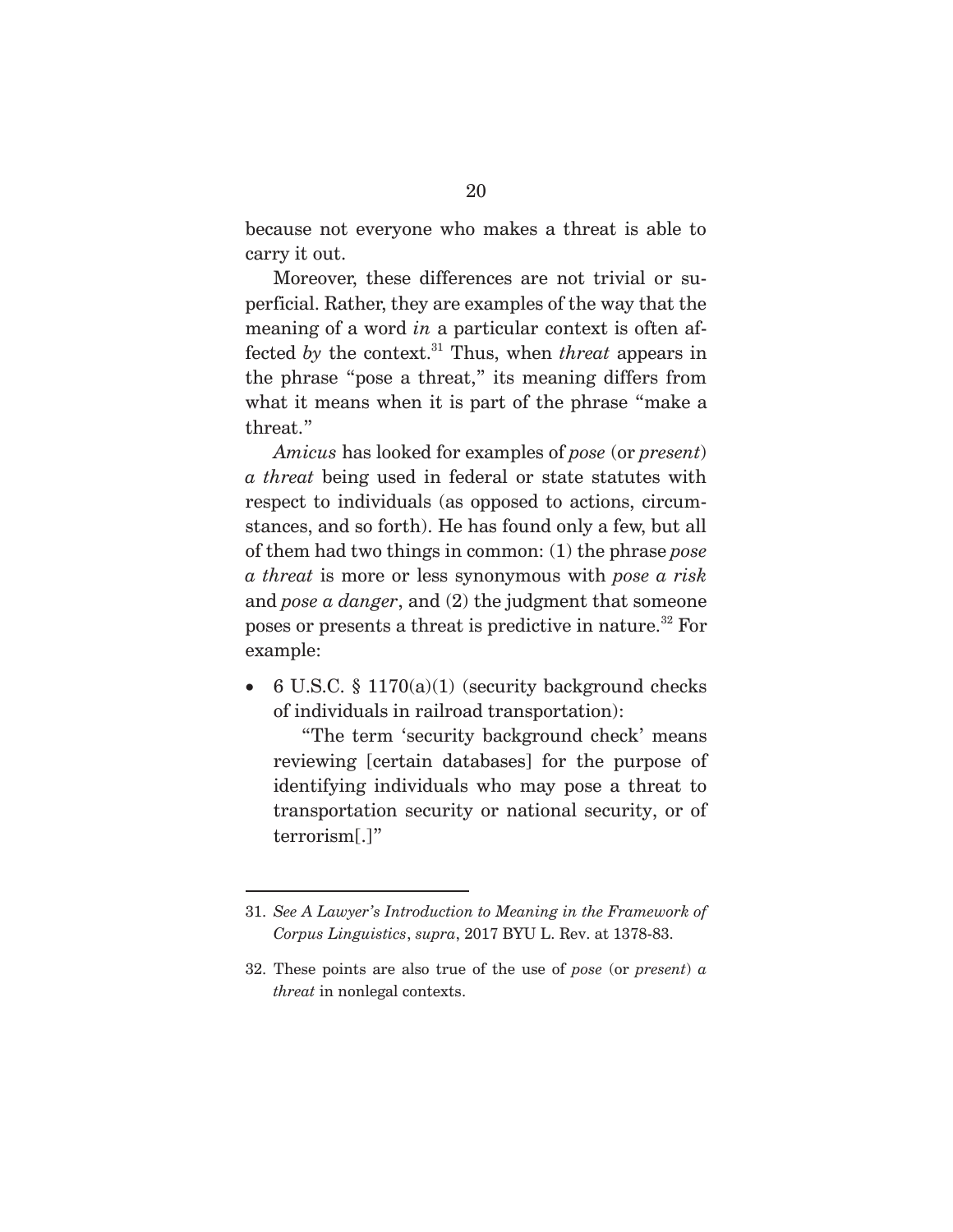$\bullet$  8 U.S.C. § 1735(a) (restriction on issuance of visas to nonimmigrants from countries that are state sponsors of international terrorism):

 "Nonimmigrant visas may not be issued to an alien from such a country unless it is determined "that such alien does not pose a threat to the safety or national security of the United States."

• Ala. Code 1975 15-16-43: (involuntary commitment of defendant found not guilty by reason of insanity): Involuntary commitment is required upon a finding "that the defendant is mentally ill and as a consequence of such mental illness poses a real and present threat of substantial harm to himself or to others[.]" *See id*. §§ 15-16-41 & 15-16-42.

• Del. Code  $\S$  5005(a)(3) (involuntary hospitalization upon psychiatrist's certification):

 Involuntary commitment is authorized upon certification by a psychiatrist that, *inter alia*, "[a]s a result of the person's apparent mental condition, the person poses a present threat, based upon manifest indications, of being dangerous to self or dangerous to others."

• N.M. Rules Ann., Rule  $5-602.2.B(2)$  (proceedings after a finding of incompetency):

 "The terms dangerous and dangerousness mean that, if released, the defendant presents a serious threat of inflicting great bodily harm on another of violating [certain statutory provisions.]"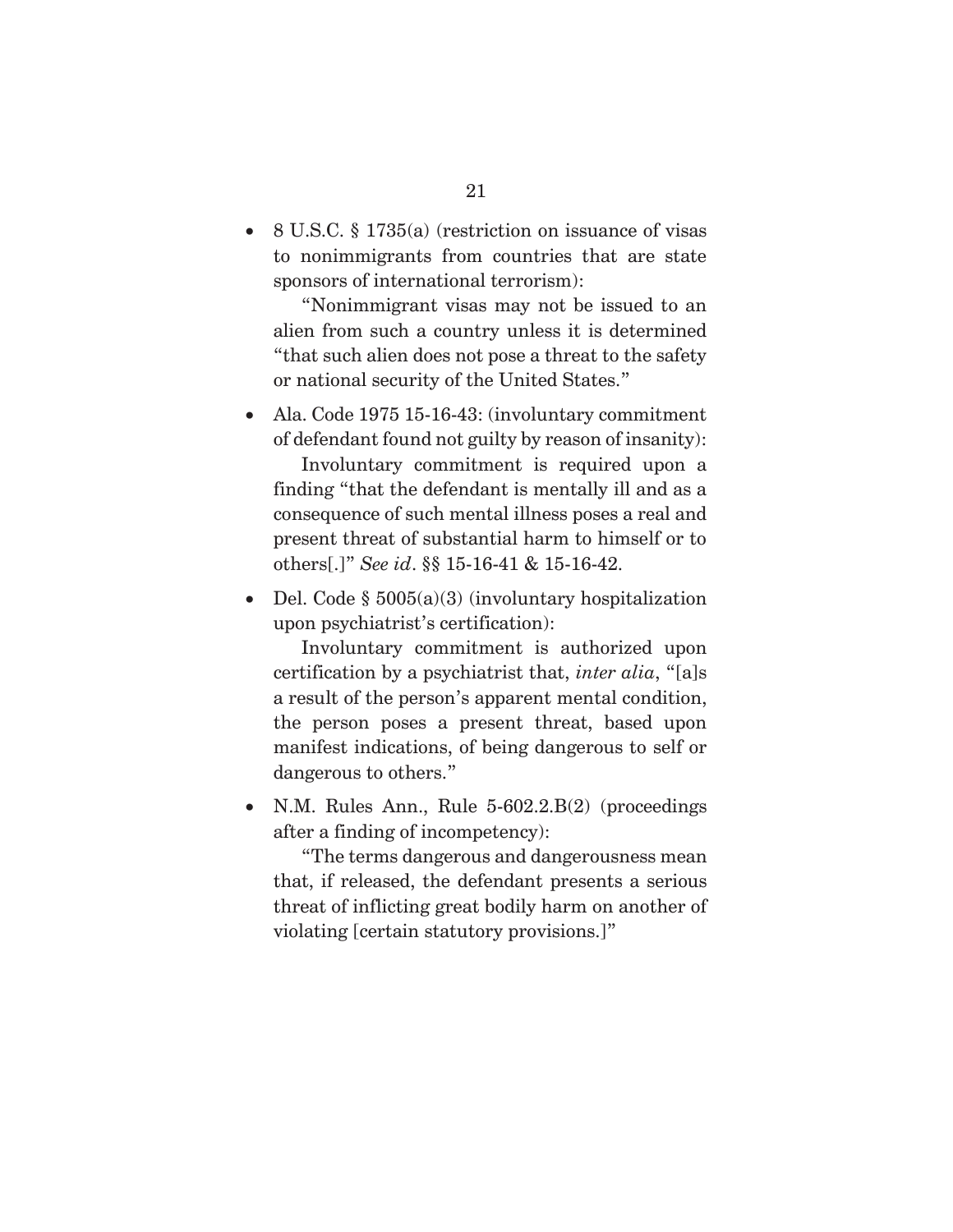In cases in which this Court has used the phrase *pose* (or *present*) *a threat*, the phrase has meant essentially the same thing as it does in the statutes above:

- $\bullet$  "[O]n the facts and circumstances Officer McFadden detailed before the trial judge a reasonably prudent man would have been warranted in believing petitioner was armed and thus presented a threat to the officer's safety[.]" *Terry v. Ohio*, 392 U.S. 1, 28 (1968).
- "Where the officer has probable cause to believe that the suspect poses a threat of serious physical harm, either to the officer or to others, it is not constitutionally unreasonable to prevent escape by using deadly force." *Tennessee v. Garner*, 471 U.S. 1, 11 (1985).
- "The [Bail Reform] Act authorizes the detention prior to trial of arrestees charged with serious felonies who are found after an adversary hearing to pose a threat to the safety of individuals or to the community which no condition of release can dispel." *United States v. Salerno*, 481 US 733, 739 (1987).
- x "[The proper application of the Fourth Amendment reasonableness standard for using force in making an arrest] requires careful attention to the facts and circumstances of each particular case, including …whether the suspect poses an immediate threat to the safety of the officers or others[.]" *Graham v. Connor*, 490 US 386, 396 (1989).

 Each of the commonalities referred to above serves to distinguish these uses from the use of *threat* and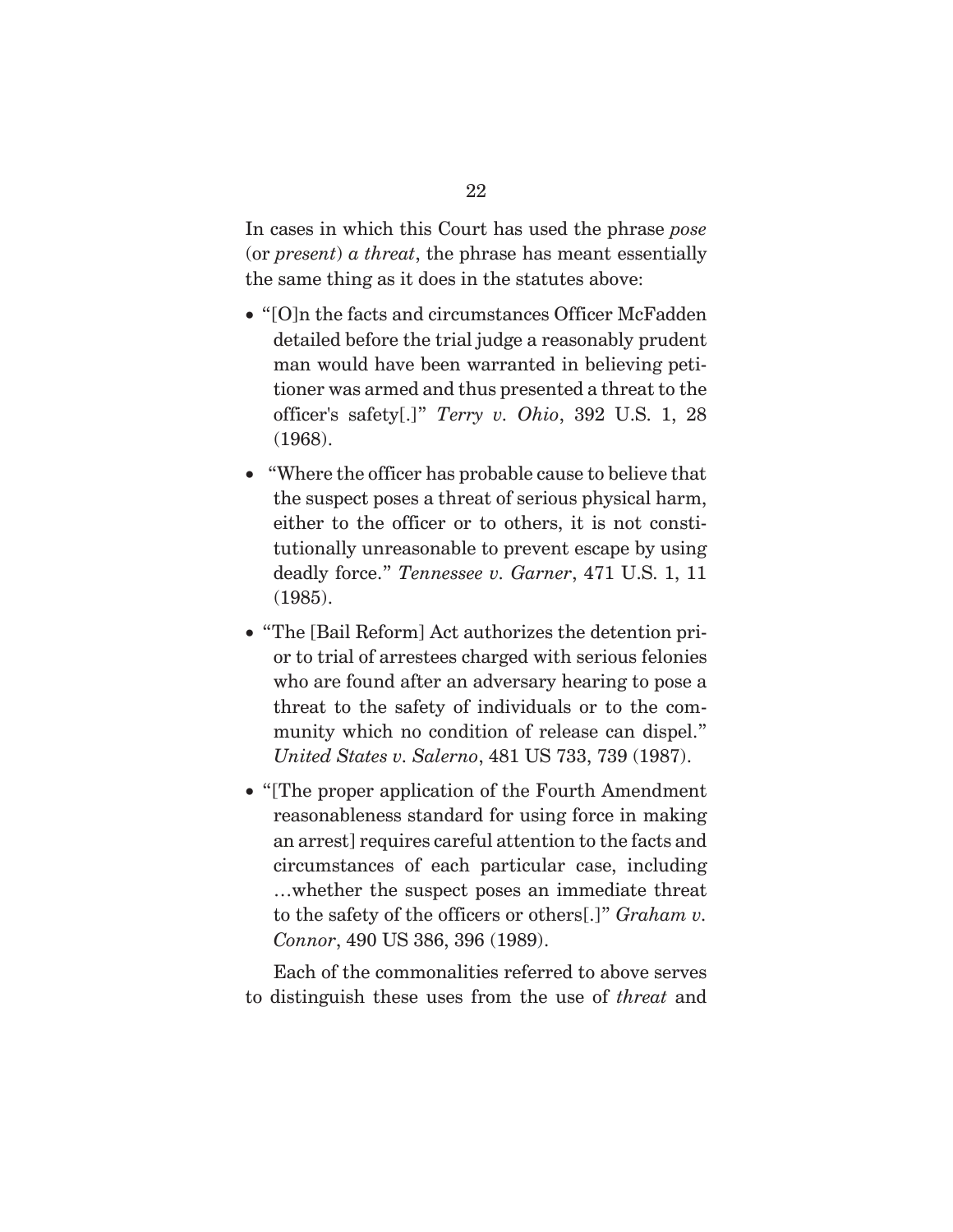*threaten* to denote communicative acts. While *pose a threat* means much the same thing as *pose a risk* and *pose a danger*, the communicative sense of *threat* doesn't mean 'risk' or 'danger' and that sense of *to threaten* doesn't mean *to risk* or *to endanger*. And while the determination whether someone has threatened to use force has to do with their actions in the past, the determination whether they pose a threat of violence calls for a prediction about what they might do in the future.

 Related to the latter point is the fact that the two interpretations differ in the implications they hold for cases in which the defendant did not intend to carry out the threat, would have been unable to carry it out, or both. Under the law as it currently stands, a defendant who has made a threat that he does not intend to carry out and has no ability to carry it out can nevertheless be convicted.33 But despite having *made* a threat, such a defendant would not *pose* a threat. Under the government's interpretation, therefore, he would *not* be guilty. As *amicus* has said, the differences between the two interpretations are neither trivial nor superficial.

<sup>33.</sup> *See, e.g.*, *Virginia v. Black*, 538 U.S. at 359-60; *United States v. Left Hand Bull*, 901 F.3d 647, 649 (8th Cir. 1990); *United States v. Glover*, 846 F.3d 339, 344 (6th Cir. 1988); *United States v. Parr*, 545 F.3d 491, 498 (7th Cir. 2008),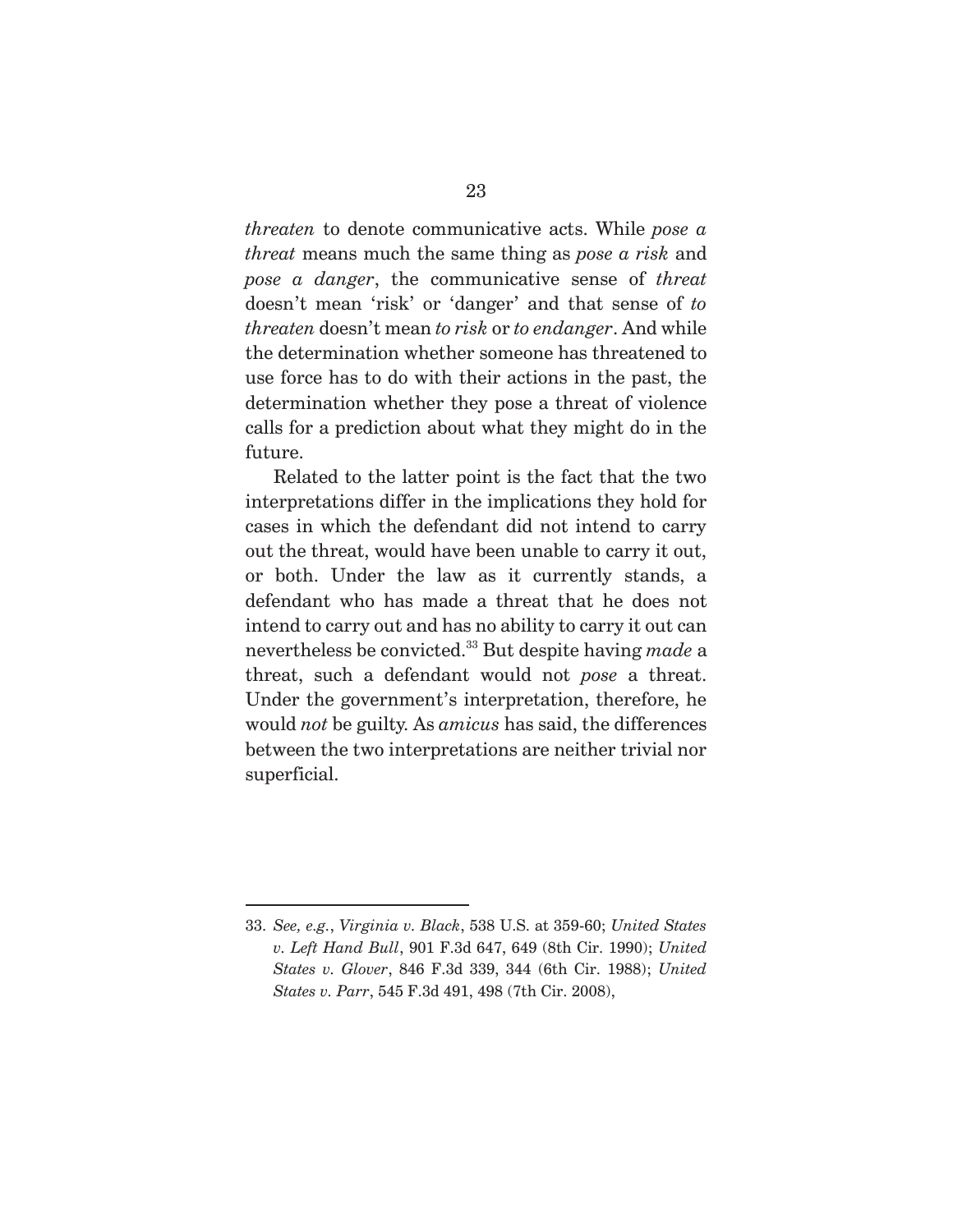### *3. The government's interpretation is at best out of step with the existing caselaw, and is in conflict with decisions by several of the Circuits.*

 Although this Court is of course not bound by decisions by the courts of appeals, it is worth pointing out the extent to which the government's argument is at odds with the existing case law.

*Amicus* has already cited cases from six of the Circuits interpreting *threat* and *threaten* as denoting communicative acts.34 Those decisions are inconsistent with any suggestion that engaging in conduct that is noncommunicative but poses a threat of violence (or a risk or danger of it) amounts to "the threatened use of force." The government has cited no cases to the contrary, and *amicus* is unaware of any, despite having done fairly extensive research regarding the issue.

 Moreover, several of the cases *amicus* has cited have rejected that idea, and they have done so in contexts in which conduct satisfying the elements of the predicate offense in question would necessarily pose a threat of the use of force (or in one of the cases, of the use of a deadly weapon).

 Two of the cases had to do with armed robbery: the Tenth Circuit held that conspiracy to commit armed robbery is not a qualifying offense under  $ACCA$ ,<sup>35</sup> and the Fifth Circuit held that the actual commission of an armed robbery is not a qualifying offense, where the

35. *United States v. King*, 979 F.2d at 803.

<sup>34.</sup> *See* cases cited in footnotes 13 & 14, *supra*.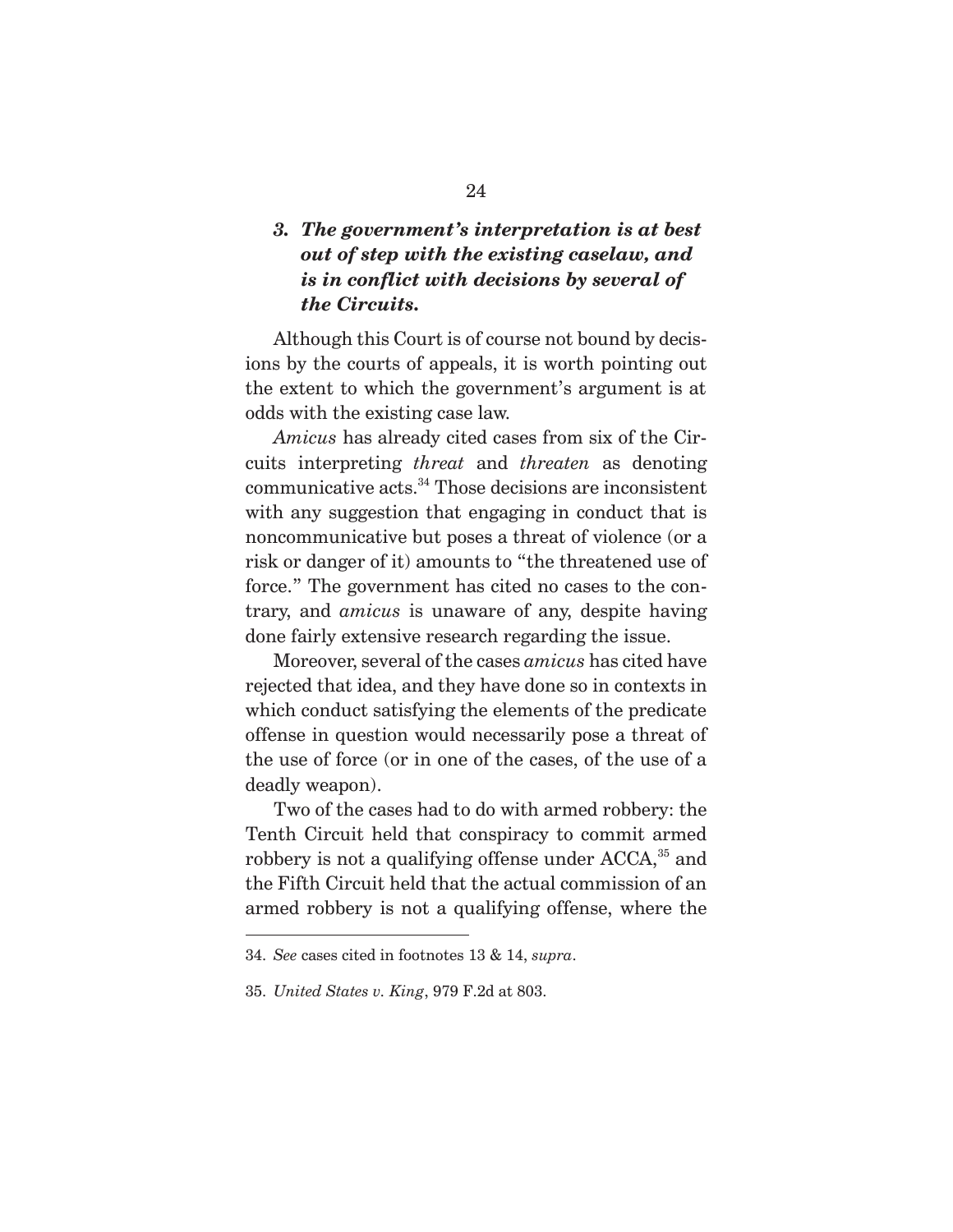offense was defined by state law as simply committing a robbery while in possession of a weapon.<sup>36</sup>

 The Fifth and Seventh Circuits have both dealt with statutes criminalizing the act of pointing a firearm at someone;<sup>37</sup> the issue in the Seventh Circuit case was whether the crime fell within the scope of ACCA,<sup>38</sup> and in the Fifth Circuit case the issue was whether the statute qualified as a misdemeanor crime of domestic violence under 18 U.S.C. §  $921(a)(33)(A)$ , which includes within that category crimes that "[have], as an element,…the threatened use of a deadly weapon[.]"39 In each case the court held that it would be possible for a firearm to be pointed at someone in circumstances in which it is clear to those present that no threat was intended. As a result that the statutes were held not include as an element the threatened use of physical

<sup>36.</sup> *United States v. Parnell*, 818 F.3d at 978, 980-81.

<sup>37.</sup> *Portee v. United States*, 941 F.3d 263 (7th Cir. 2018); *United States v. White*, 258 F.3d 374 (5th Cir. 2001).

<sup>38.</sup> *Portee*, 941 F.3d at 265-66; *see* Ind. Code § 35-47-4-3 (as in effect in October 1999).

<sup>39.</sup> *White*, 258 F.3d at 381; *see* Tex. Penal Code § 22.05 (as in effect August 1, 1994). The statute prohibited "[recklessly engaging] in conduct that places another in imminent danger of serious bodily injury," and it specifies that "[r]ecklessness and danger are presumed if the actor knowingly pointed a firearm at or in the direction of another whether or not the actor believed the firearm to be loaded."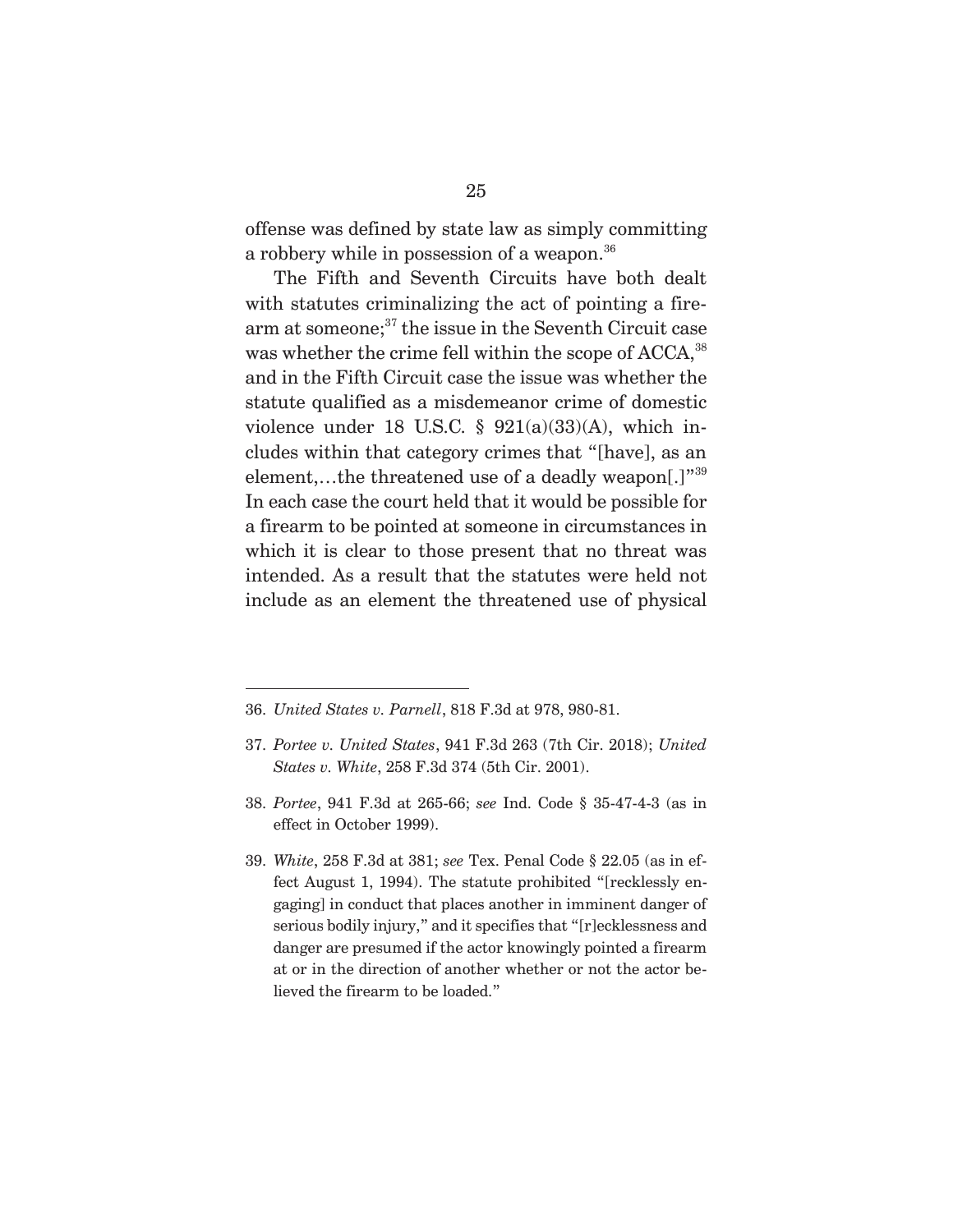force (in the Seventh Circuit case) or of a deadly weapon (in the Fifth Circuit case).40

 In each of these four cases, the court recognized that conduct sufficient to violate the underlying statute would pose a threat of the use of force (in the cases decided under  $ACCA)^{41}$  or of a deadly weapon (in the case decided under 18 U.S.C.  $\S 921(a)(33)(A)$ .<sup>42</sup> Nevertheless, the statutes at issue were held not to be crimes of violence under ACCA or a misdemeanor crime of domestic violence under §  $921(a)(33)(A)$ , as the case may be. In *Parnell*, *King*, and *White*, the court concluded that the threats constituting crimes of violence are *communicative* threats.43 And while the decision in *Portee* didn't use comparable language, the court's holding is hard to explain on any other basis.<sup>44</sup>

 With all of this being said, *amicus* has come across cases in which statutes were found to have the threatened use of force as an element even though, in amicus's opinion, the prohibited conduct would not

- 41. *King*, 979 F.2d at 803; *Parnell*, 818 F.3d at 980; *White*, 258 F.3d at 383-384.
- 42. *White*, 258 F.3d at 383-84.
- 43. *King*, 979 F.2d at 803; *Parnell*, 818 F.3d at 980; *White*, 258 F.3d at 384.
- 44. *White*, 258 F.3d at 383-84.

<sup>40.</sup> *Portee*, 941 F.3d at 267-69; *White*, 259 F.3d at 381-84. In the situations posited in each the decision hypothetical, pointing the gun would presumably be a communicative act, but one performed with the intent to amuse rather than threaten.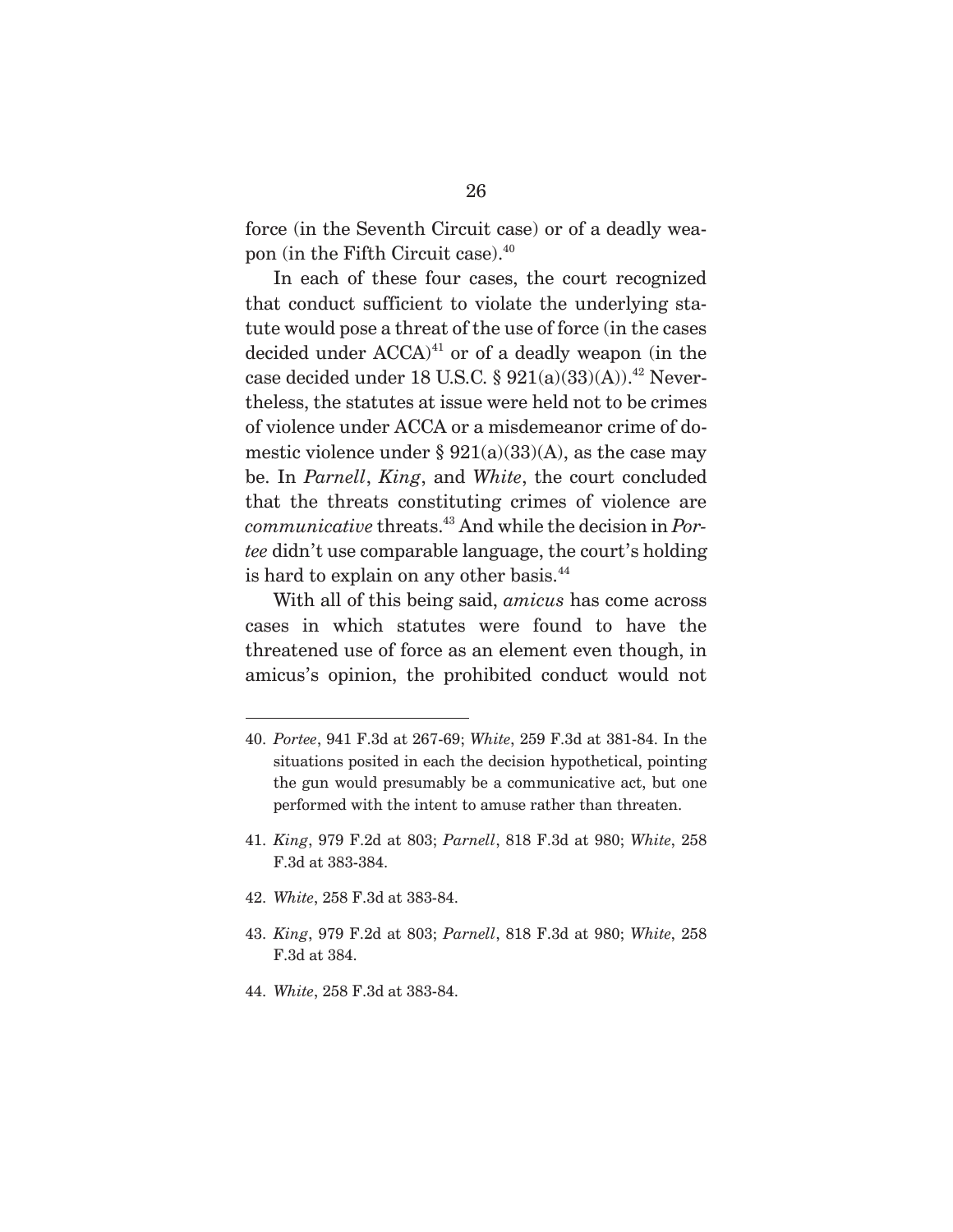necessarily involve a communicative act.<sup>45</sup> Although the results in some of these cases can be seen as consistent with the government's argument, that provides only weak support for the government's position.

 In none of the cases in question did the court say that a defendant could be found guilty of making a threat based solely on noncommunicative conduct. Rather, the court took an overly broad view of the kinds of action that can appropriately found to be communicative. To the extent that these cases reached the wrong result, therefore, the flaw in these decisions' reasoning was not in the legal rule they invoked but in their application of that rule to the predicate statutes.

## **C. The government's interpretation is radically inappropriate, because it would result in the meaning of the words in statutes changing from one case to the next.**

 The government's interpretation presents a challenge to the principle that the meaning of a word or phrase as used in a particular provision should remain stable across all cases in which the statute is applied, The government does not contend that its interpretation should replace the established interpretation of *threat* and *threaten* as denoting communicative acts. Therefore, although it does not address the issue, its position must be that ACCA should be interpreted in two different ways, with one interpretation being ap-

<sup>45.</sup> *E.g.*, *United States v. Harden*, 866 F.3d 768, 769-70, 771-72 (7th Cir. 2017); *United States v. Cortez-Arias*, 403 F.3d 1111, 1115, 1116 (9th Cir. 2005).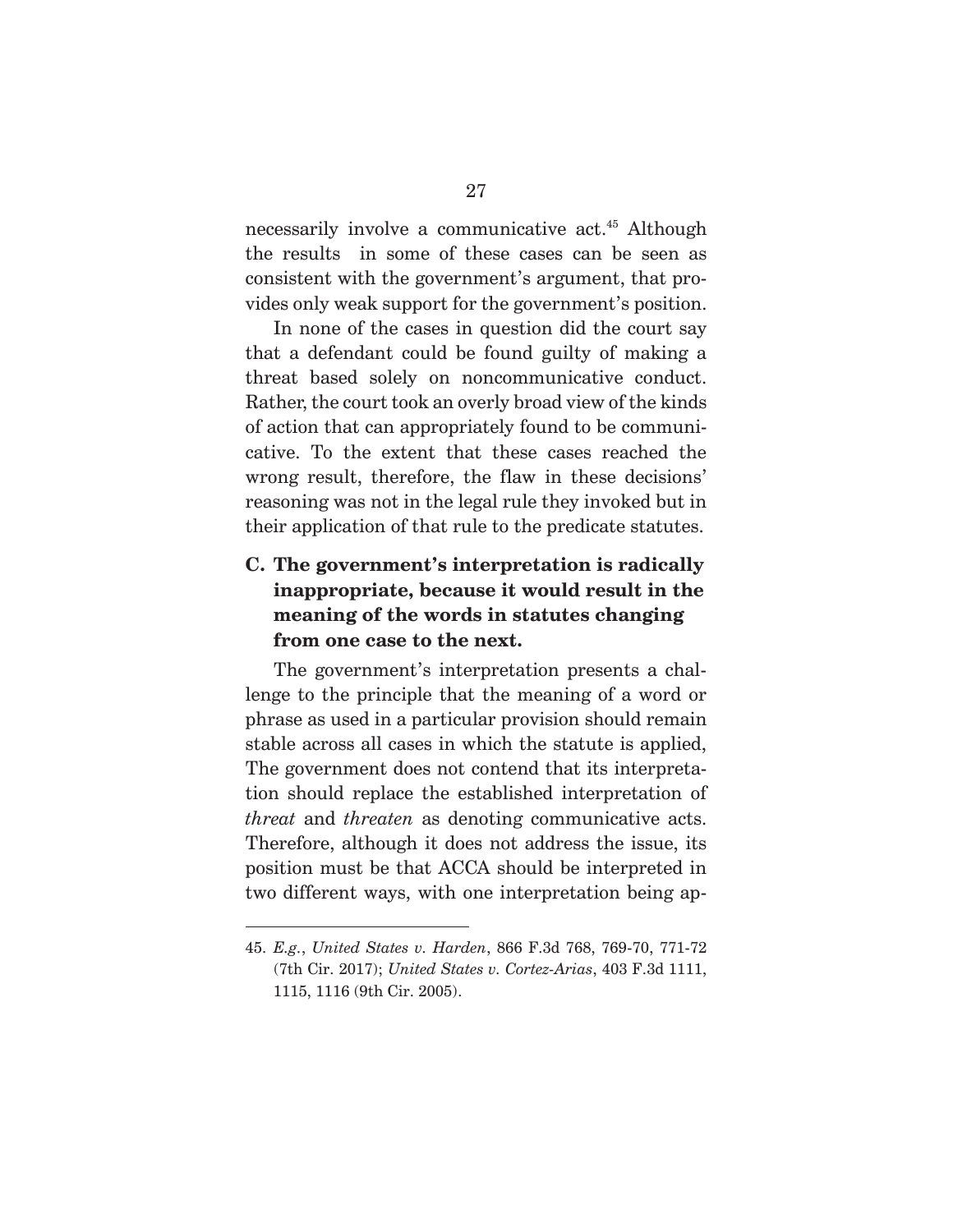plied in some cases and the other being applied in other cases. However, this Court has decisively rejected such an approach to statutory interpretation.

 Even if there might be circumstances warranting interpretation-in-the-alternative, no such circumstances are present here. There is no principled reason to allowing *threat* and *threaten* to have different meanings in different cases. And there are powerful reasons not to do so.

**1.** The principle that a statute's interpretation should be uniform across all cases was articulated by this Court in *Clark v. Martinez*, 543 U.S. 371 (2005). That case involved a provision authorizing detention of aliens who fell into any of three different categories, 8 U.S.C.  $\S$  1231(a)(6). In a previous case relating to the second of three categories, the Court had interpreted the statute not to authorize indefinite detention. *Zadvydas v. Davis*, 533 U.S. 678 (2001). At issue in *Clark* was whether that interpretation applied as well to cases arising under the first category. The argument against doing so was based on the fact that the first category covered aliens who had never been lawfully admitted to the United States, while the second category covered aliens who had been admitted but were subject to removal. It was argued that the considerations that had motivated the earlier decisions applied to aliens who had already been admitted (those in category 2) did not apply to aliens who had not yet been admitted (those in category 1).

 The Court held that because the text did not draw any distinction based on admission status, the same interpretation had to be applied in both categories of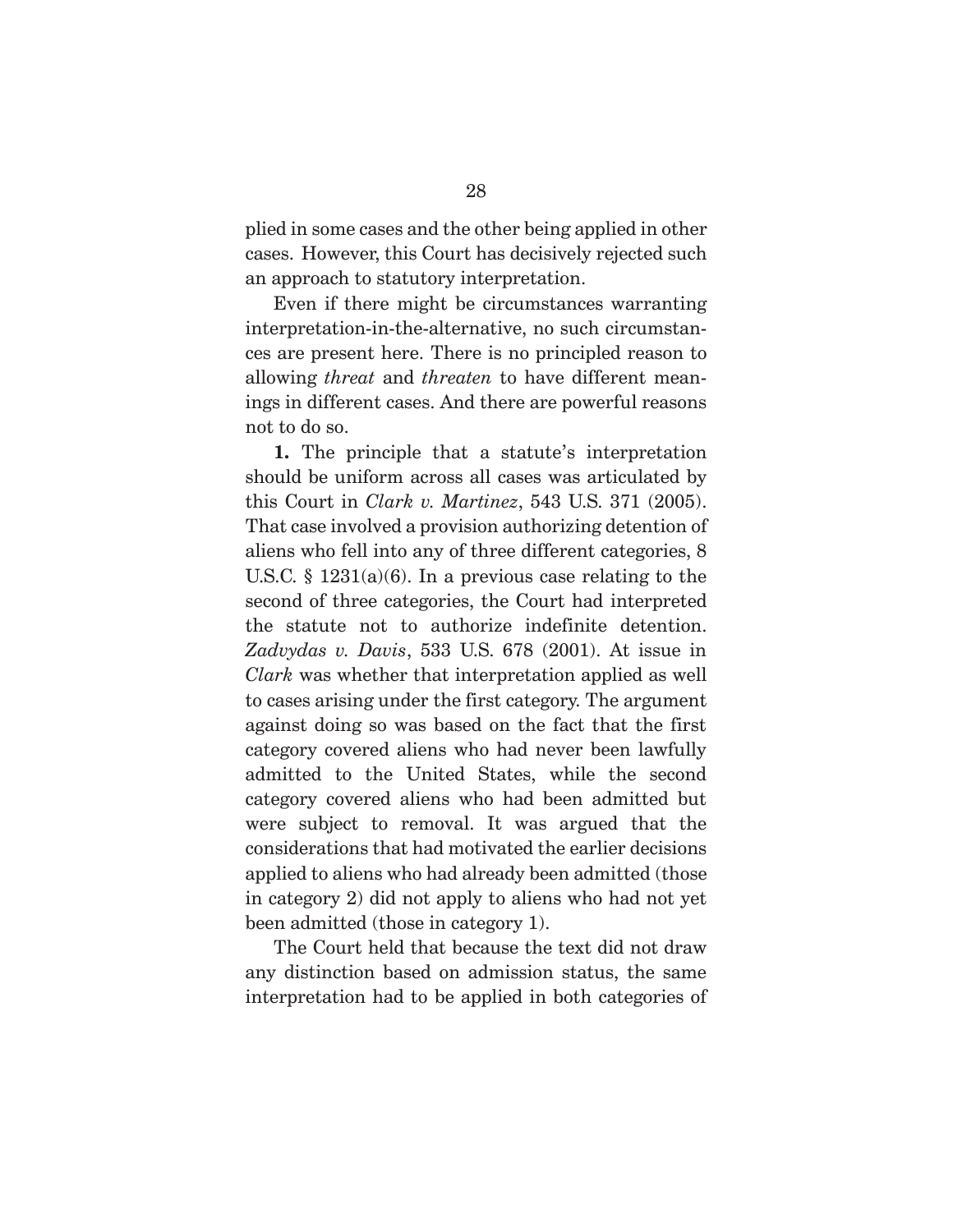cases. *Clark*, 543 U.S. at 377-84. The Court rejected the suggestion that the previous interpretation should be limited to the category that raised the concerns that the interpretation was based on; "the lowest common denominator, as it were, must govern." *Id.* at 380 (cleaned up). Accepting that argument, the Court said, "would render every statute a chameleon, its meaning subject to change depending on the presence or absence of constitutional concerns in each individual case." *Id.* at 382.

 In a subsequent case, decided several years after *Clark*, eight of the Court's Justices reiterated the conclusion that the statutory text should be interpreted in the same way in all cases to which it applies. The case was *United States v. Santos*, 553 U.S. 507 (2008), in which the Court was divided 4-1-4 as to the merits. The deciding vote was provided by Justice Stevens, who argued that having two concurrent interpretations is permissible in at least some circumstances. 553 U.S. at 524-28 (Stevens, J., concurring in the judgment). But all eight of the remaining Justices disagreed with that view. *Id.* at 522-24 (plurality opinion); *id.* at 532 (Alito, J., dissenting, joined by three Justices).

**2.** The government has not asked the Court to revisit the question whether the meaning of a statute can vary from one case to the next. But even if the Court were open to that possibility, this case would present a bad vehicle for addressing the issue. Assuming there exist circumstances in which deviating from *Clark* might be appropriate, no such circumstances are present here. On the contrary, there are powerful reasons not to do so.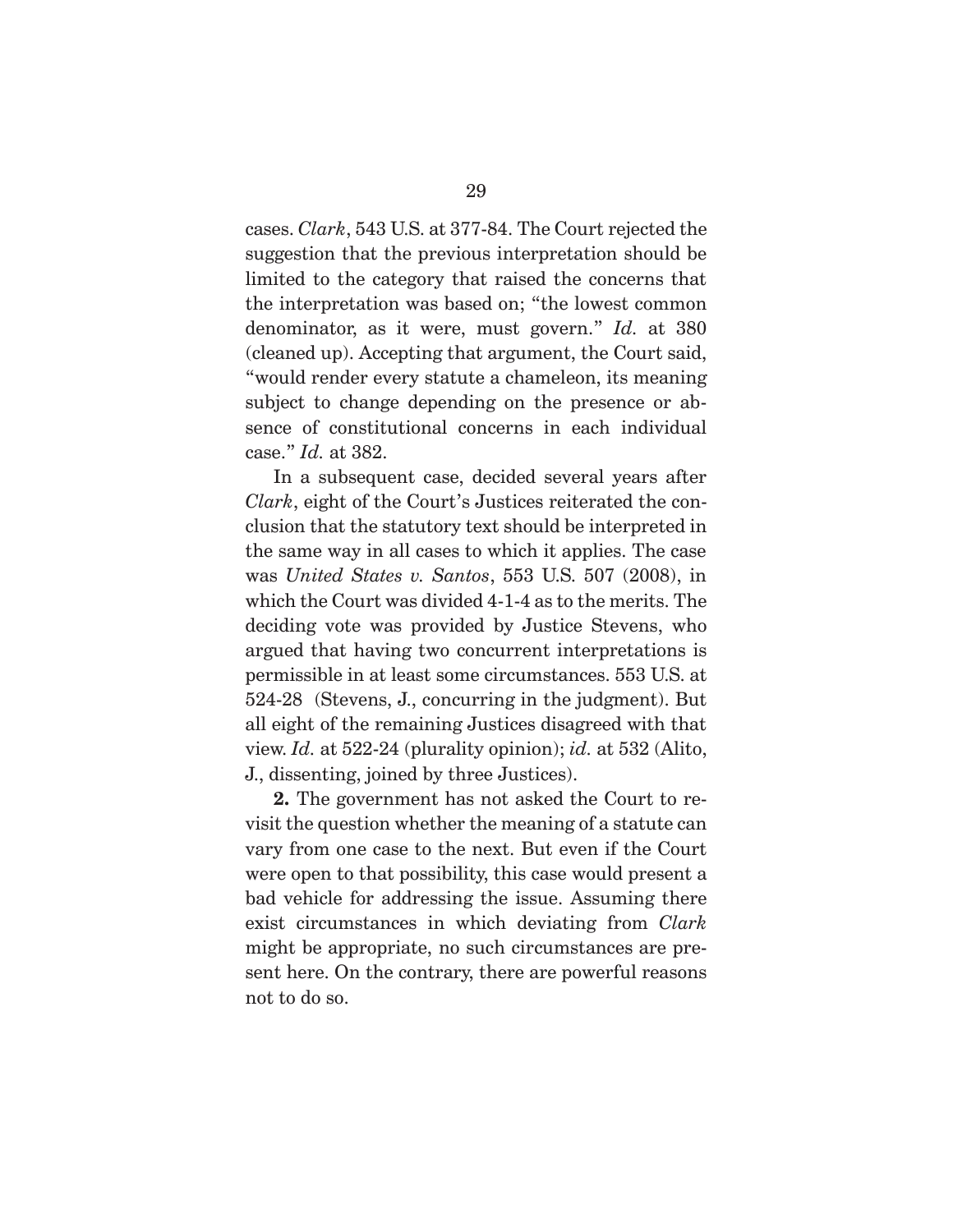First, there is no principled reason to allow competing interpretations of *threat* and *threaten* to exist side-by-side. There exist no considerations such as those raised by the dissents in *Clark*, 542 U.S. at 392- 401 (Thomas, J., dissenting), and *Santos* 553 U.S. at 524-28 (Stevens, J., dissenting), that could reasonably be regard as justifying allowing multiple interpretations.

 Second, accepting the government's interpretation would open Pandora's box. One of the first problems likely to arise would be that of determining what kinds of cases the government's interpretation might apply to. But before dealing with that issue, it would be necessary to decide *how to go about* deciding the issue. Would the issue arise only with respect to ACCA? Or maybe all statutes that include phrases such as *threatened use of force?* All statutes that are asserted to be qualifying offenses under ACCA and similar statutes? All criminal statutes that include the words *threat* or *threaten*? (And if so, why only criminal statutes?)

 And regardless of how issues such as those were ultimately resolved (after who-knows-how-many trips to this Court), there would remain the need in every relevant context to decide the underlying question of which interpretation should apply. That would raise a whole new set of questions, such as what factors would be relevant and what the decisional criteria would be.

 The final problem *amicus* can currently foresee as resulting if the government's interpretation were accepted is one he has already referred to (pg. 23, *supra*): the inconsistency in the outcomes that would result